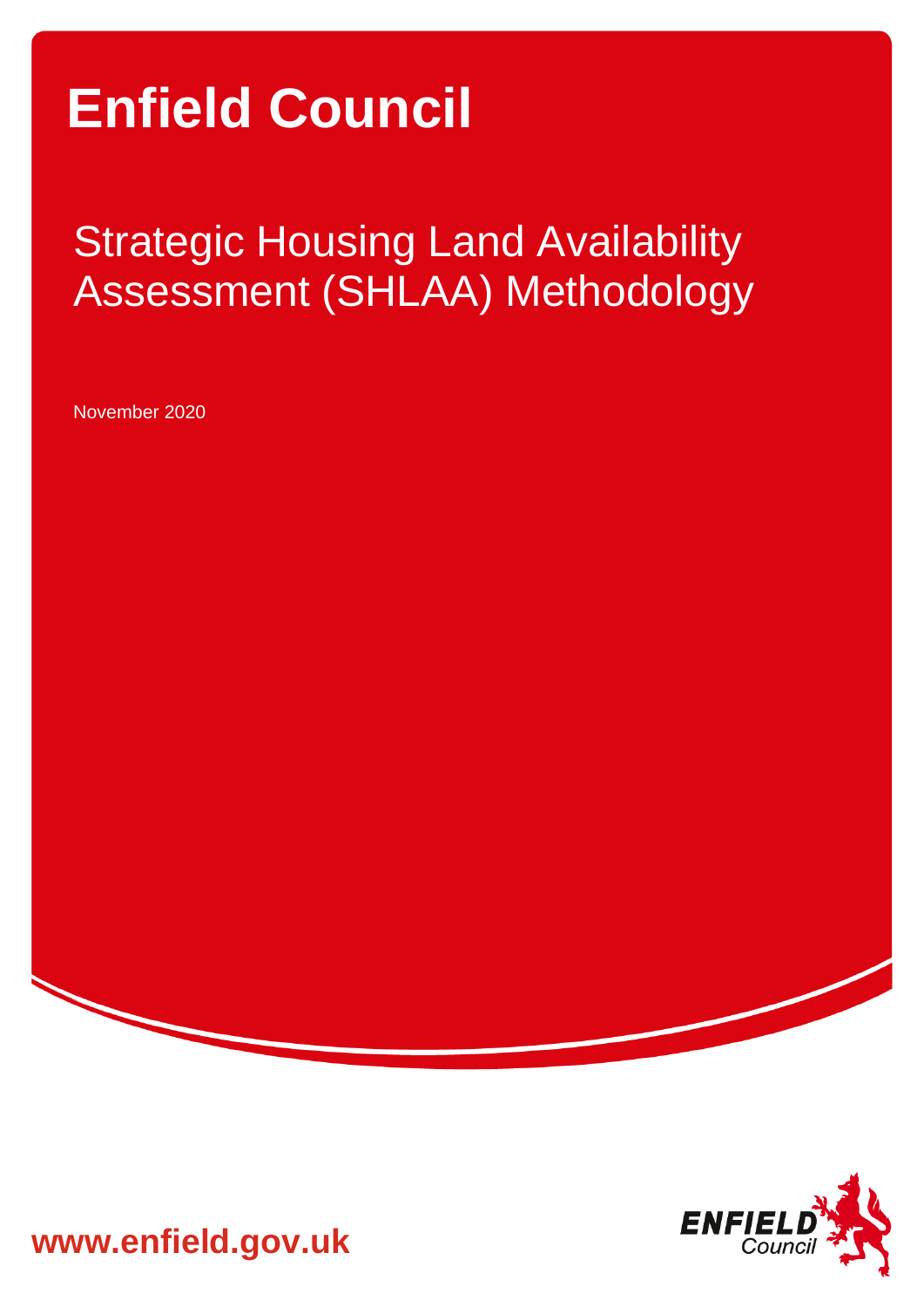## **Contents**

<span id="page-1-0"></span>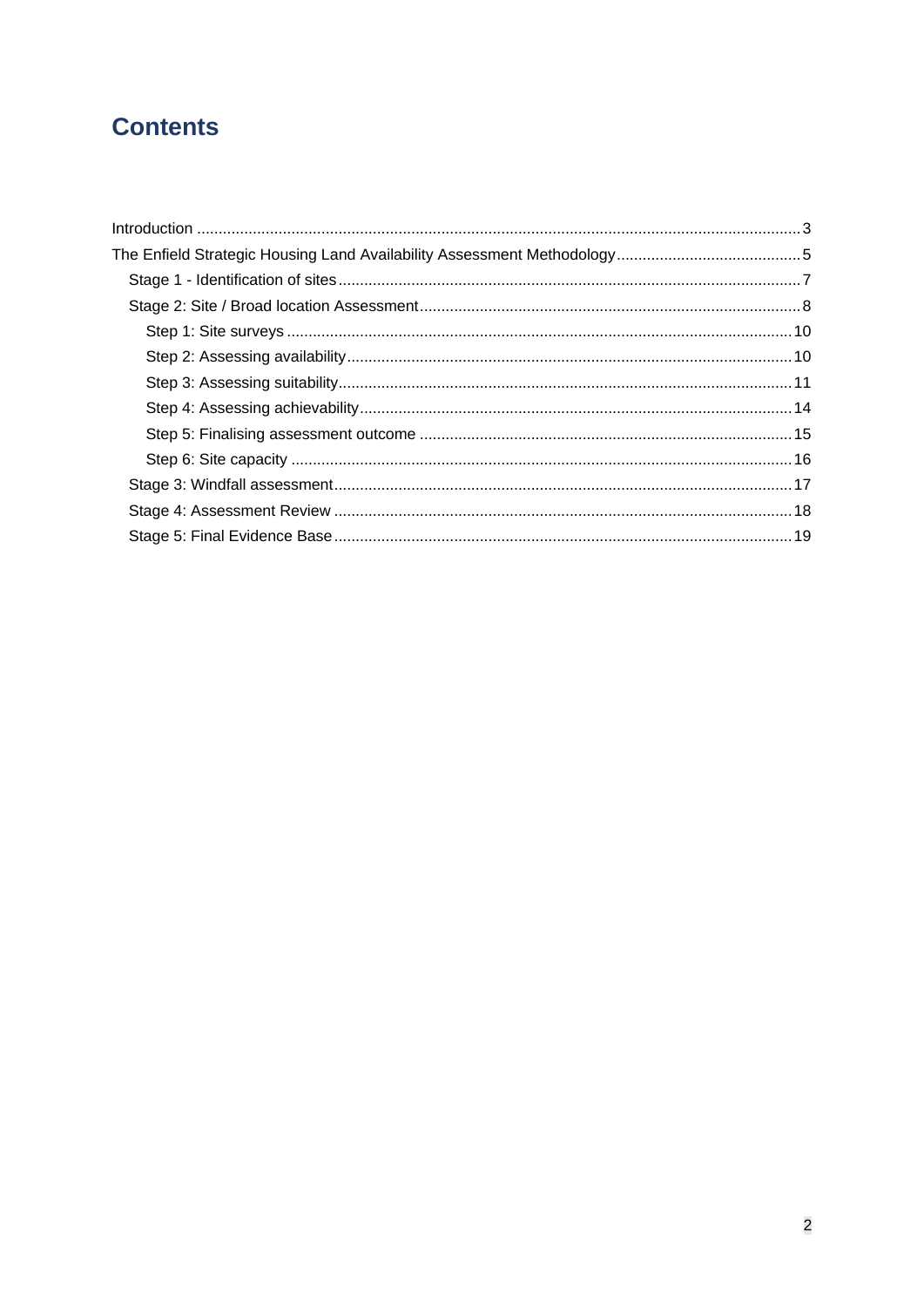### **1. Introduction**

- 1.1 This document sets out a proposed methodology for the preparation of a Strategic Housing Land Availability Assessment (SHLAA) for the London Borough of Enfield.
- 1.2 Before finalising the methodology, the council is seeking views from a range of organisations on the suitability of the approach. Public consultation as part of the SHLAA production process is not required. However, we are consulting on the draft methodology for the SHLAA so that stakeholders have the opportunity to input and help refine the methodology before we start the study. There are a number of assumptions that need to be made in the study and we would welcome input at this early stage. The consultation will run for two weeks from 15 October to 29 October 2020. Comments should be submitted to the council via email to [localplan@enfield.gov.uk.](mailto:localplan@enfield.gov.uk)
- 1.3 Following the consultation and consideration of the responses received, we will consider the responses to this consultation and refine the methodology where necessary to take account of comments made. We will use this as the basis of preparing the Enfield SHLAA and include a schedule in the SHLAA to show how the consultation responses have been taken account of.
- 1.4 Enfield's SHLAA will inform the following:
	- Local Plan housing policies (including Gypsy and Traveller pitch provision);
	- Infrastructure planning;
	- Five-Year Housing Land Supply calculations;
	- Enfield's Brownfield Land Register.

#### **What is the purpose of the strategic land availability assessment?**

- 1.5 A Strategic Housing Land Availability Assessment (SHLAA) is a technical exercise to determine the quantity and suitability of land potentially available for housing development. The purpose of the SHLAA is to identify future supply of land which is suitable, available and achievable for housing uses (including Gypsy and Traveller Pitch provision) over the local plan period.
- 1.6 It is a required part of the evidence base needed for the preparation of a Local Plan<sup>1</sup>. The NPPF requires Local Plans to identify a supply of specific, deliverable sites for years one to five of the plan period (with an additional buffer of 5% or 20%, moved forward from later in the plan period), and specific sites or 'broad locations' for years 6 to 10, and if possible for years 11- 15.
- 1.7 The overall approach of Enfield's SHLAA will be broadly in line with the London Plan Strategic Housing Land Availability Assessment (SHLAA) 2017<sup>2</sup> and updated in line with current national guidance and local progress. The assessment is an important source of evidence to inform the emerging Enfield Local Plan and decision-taking, and the identification of a five-year supply of housing land and seeks to establish realistic assumptions about development potential of the land identified and when development is likely to occur. It provides an update to the London Plan Strategic Housing Land Availability Assessment.
- 1.8 The SHLAA lists and maps sites within Enfield that may have potential for housing development (including Gypsy and Traveller pitch). Most of the sites are submissions from landowners and developers for possible future development potential. **It is important to note that the sites in the SHLAA are NOT allocated for development.** It is the role of the assessment to provide information on the range of sites which are available to meet need, but it is for the development plan itself to determine which of those sites are the most suitable to meet those needs. The inclusion of sites within SHLAAs also does not preclude them from being developed for alternative suitable uses. The exclusion of sites from SHLAAs (either

<sup>1</sup> NPPF paragraph 67

<sup>2</sup> [https://www.london.gov.uk/what-we-do/planning/london-plan/new-london-plan/strategic-housing](https://www.london.gov.uk/what-we-do/planning/london-plan/new-london-plan/strategic-housing-land-availability-assessment)[land-availability-assessment](https://www.london.gov.uk/what-we-do/planning/london-plan/new-london-plan/strategic-housing-land-availability-assessment)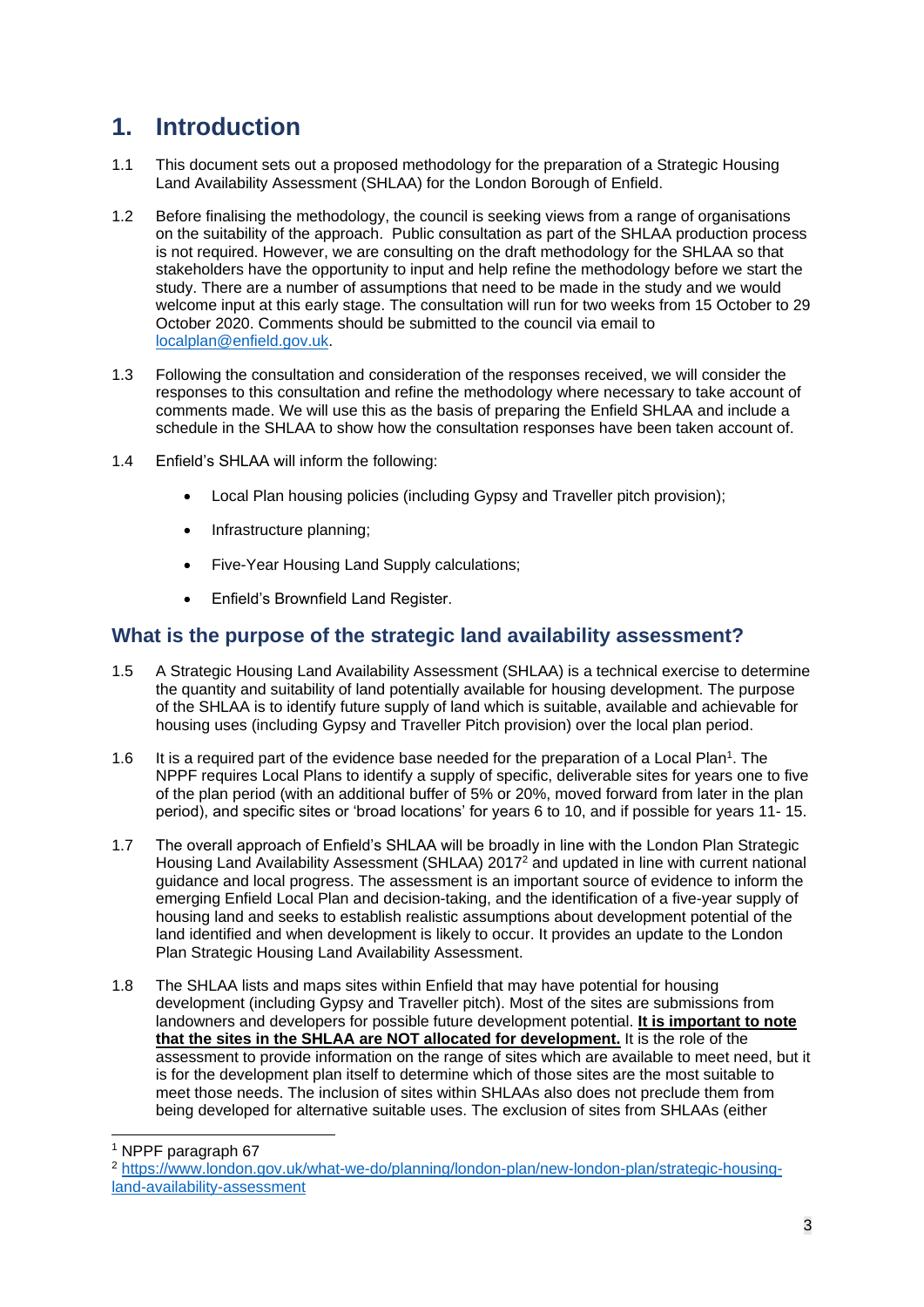because they have not been identified or have been assessed and discounted) does not preclude the possibility of planning consent being granted in the future. The decisions regarding which sites will actually be allocated will be made in the Local Plan documents that will be subject to full public consultation before any decision is made.

- 1.9 Furthermore, where land is found deliverable (or developable) in the SHLAA it does not indicate it should be granted planning permission or will be selected for Local Plan site allocation. The SHLAA includes estimates of housing and/or Gypsy and Traveller pitch potential on individual sites. These are not based on detailed designs so should not be assumed as acceptable for the purposes of development management decisions and should not prejudice any decision that may be made on the site at a later date.
- <span id="page-3-0"></span>1.10 The SHLAA will form a critical part of the evidence base for the future of the Local Plan. It will be updated on an annual basis as further sites may be submitted after the initial call for sites period has ended. The SHLAA is not intended to replace any Position Paper or individual authority's monitoring data such an Authority Monitoring Reports which are published annually as these tend to look back on housing delivery while the purpose of the SHLAA is to form part of an evidence base that provides information in relation to future plan making. SHLAAs do not represent planning policy or planning approval.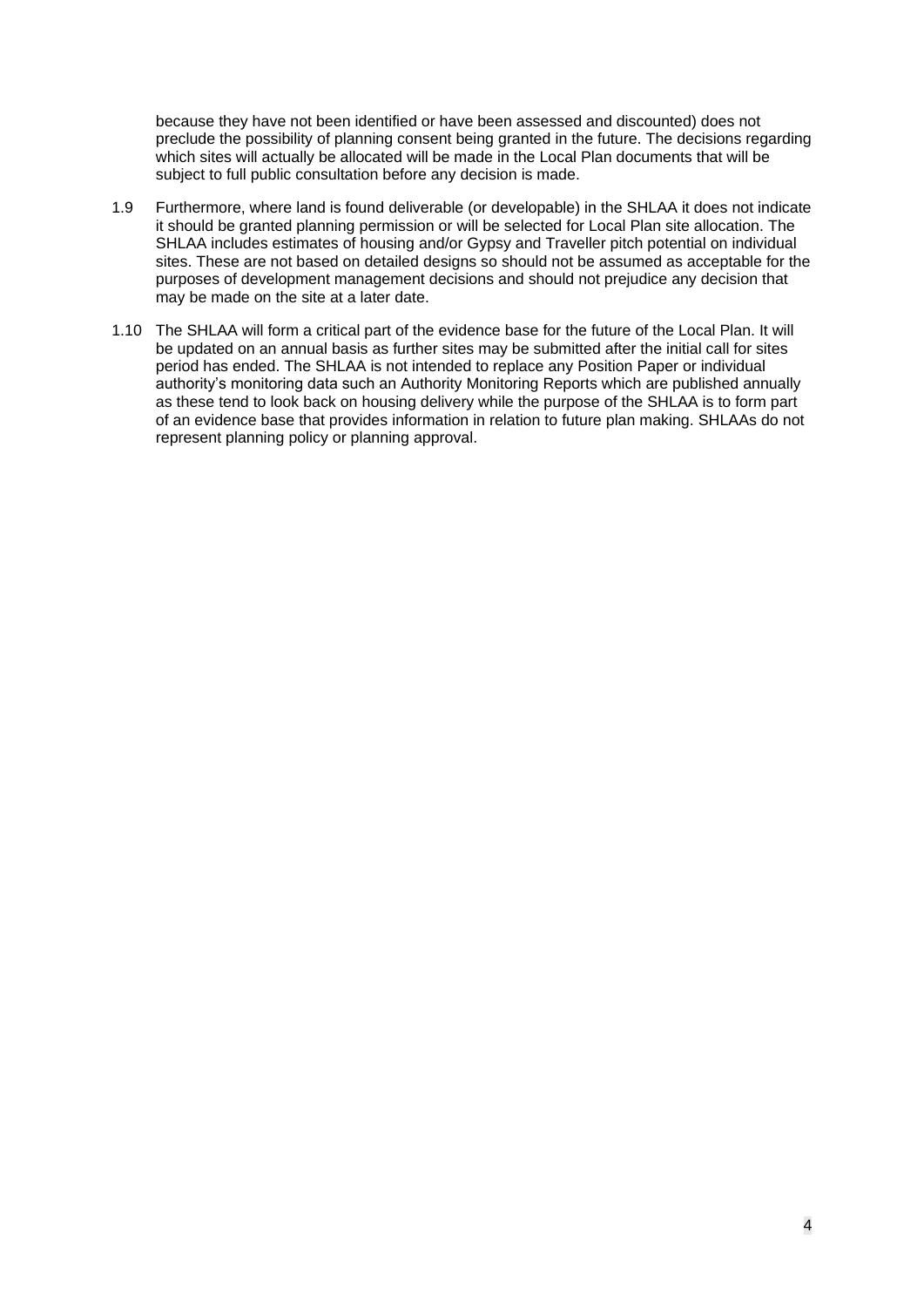## **2. The Enfield Strategic Housing Land Availability Assessment Methodology**

- 2.1 The Government's National Planning Practice Guidance (NPPG) Housing and economic land availability assessment (July 2019), sets out how land availability assessments should be undertaken. The SHLAA will be undertaken in line with the methodology set out in the NPPG<sup>3</sup>. In summary, the method comprises the following five stages:
	- Stage 1 Identification of sites and broad locations with potential for development
	- Stage 2 assessing their development potential including site suitability, availability and achievability
	- Stage 3 assessing potential for windfall sites
	- Stage 4 reviewing the assessment
	- Stage 5 assessing the core outputs to inform the evidence base for the Local Plan
- 2.2 The proposed Enfield SHLAA methodology aligns with the London SHLAA methodology. The size threshold aligns with the approach taken by the London Plan SHLAA (2017) which estimates capacity on sites above 0.25ha. Within the London Plan SHLAA methodology housing delivery potential on sites beneath 0.25ha was estimated through a modelling exercise where average annual trends in housing completions were adjusted to take into account the expected impact of planning policy changes in the draft London Plan. Our proposed approach to estimating Windfall allowance is set out under Stage 3.
- 2.3 The Government's National Planning Practice Guidance advises on the methodology that should be followed in preparing a SHLAA. It breaks the process into five broad stages and summarises these using the flowchart set out in figure 1 below. The intention is to adopt this broad methodology and the following sections describe how each stage of the Enfield Assessment will be undertaken.

<sup>3</sup> Paragraph: 005 Reference ID: 3-005-20190722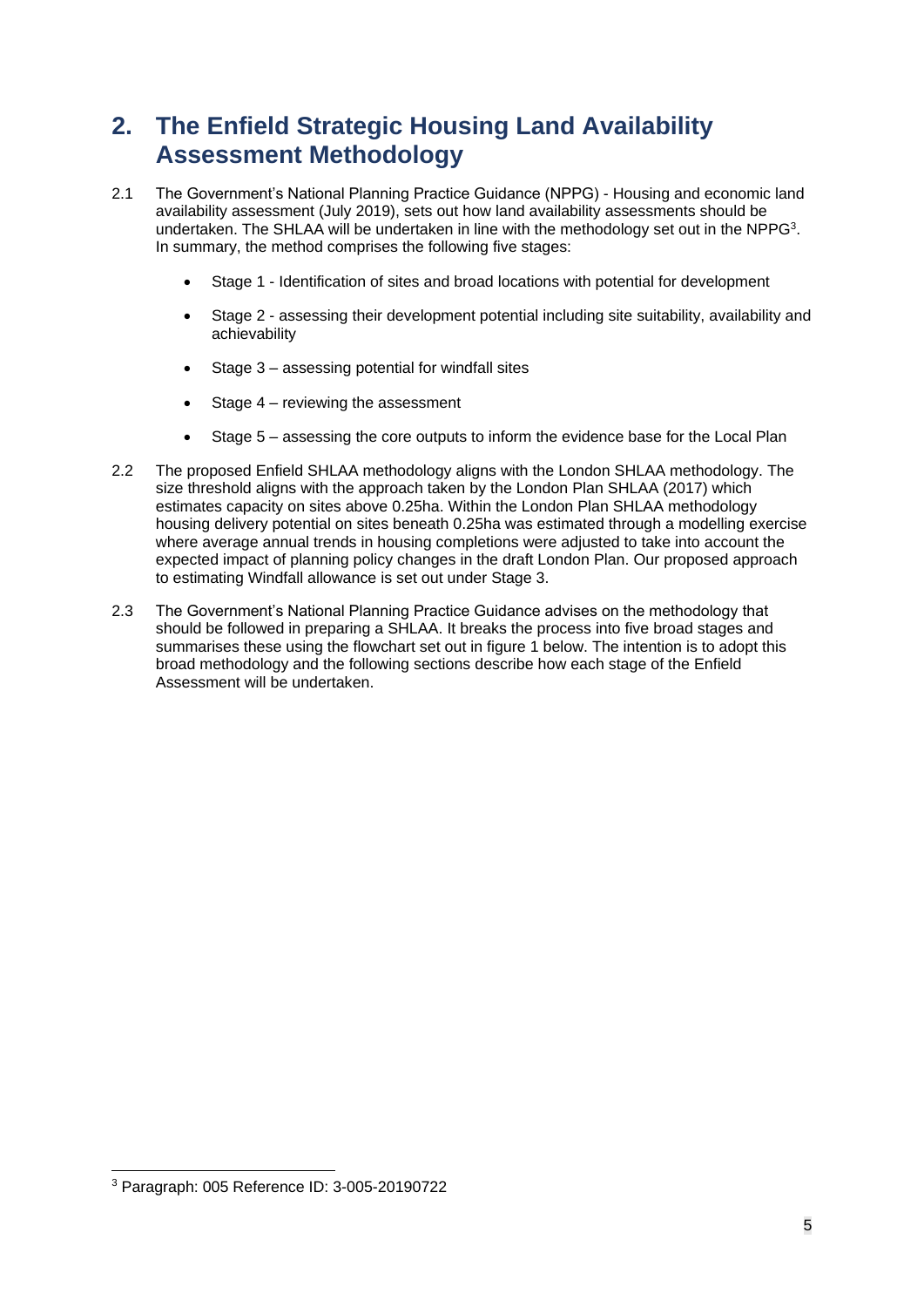

*Figure 1: Methodology Flow Chart<sup>4</sup>*

Paragraph: 005 Reference ID: 3-005-20190722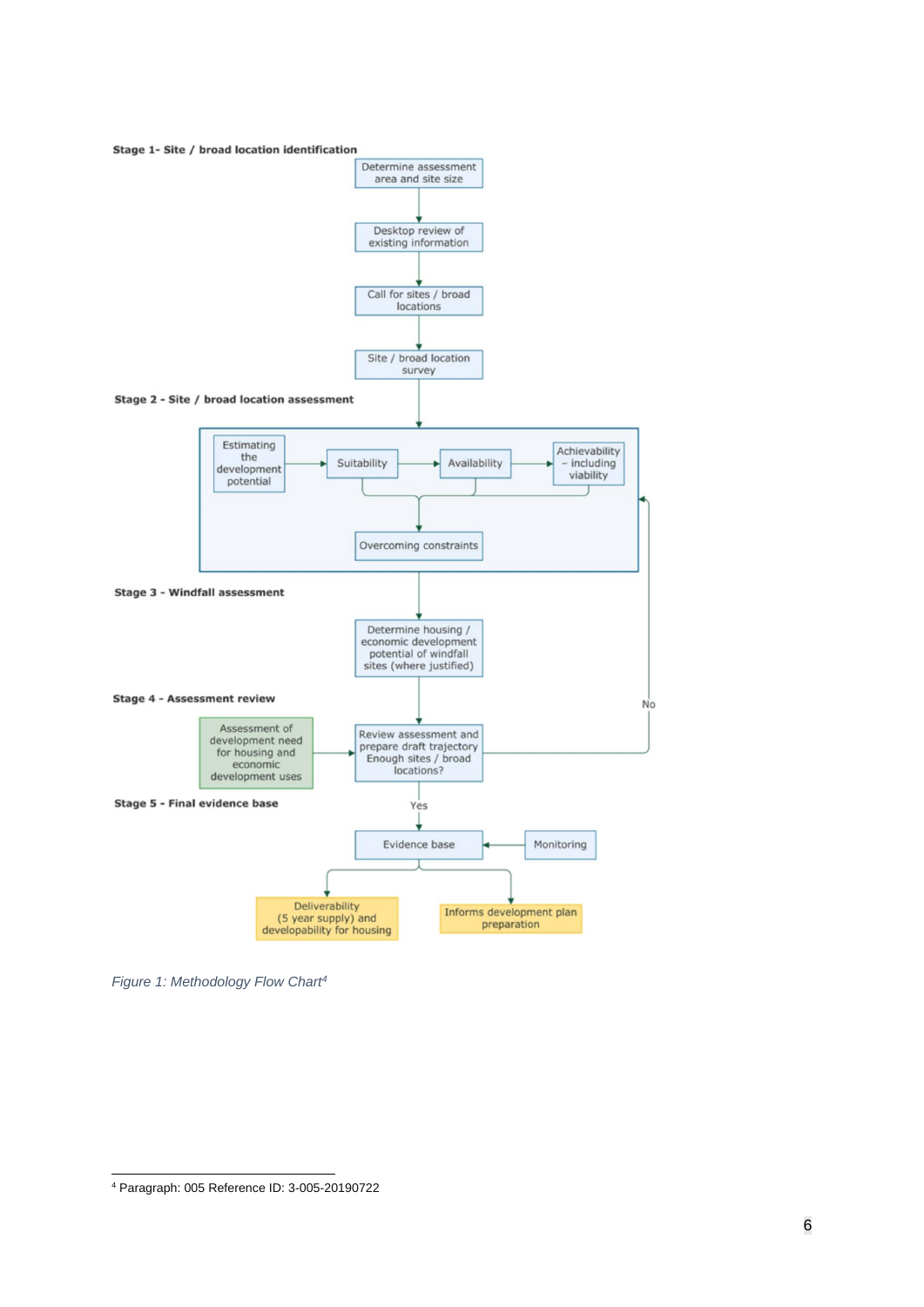#### <span id="page-6-0"></span>**Stage 1 - Identification of sites and broad locations**

#### **What geographical area will the assessment cover?**

2.4 The National Planning Practice Guidance (NPPG) advises that the area selected for the assessment should be the plan-making area<sup>5</sup>. It goes on to add that assessment needs to be undertaken and regularly reviewed working with other LPAs in the relevant housing market area (HMA) or functional economic area (FEMA). The Council's Strategic Housing Market Assessment (2015) indicates that London has always been considered as a single market area although within it there are a range of sub-markets. The data underpinning the SHMA suggests that Enfield can be considered as a single local market area for housing. The Council is reviewing its FEMA as part of Local Plan preparation, but the existing FEMA covers a geographical area that is much broader than the borough itself. Notwithstanding, as the SHLAA will only seek to identify land availability for housing, therefore the FEMA is not considered to be relevant in deciding the geographical area the SHLAA should cover. The assessment area is proposed to cover the London Borough of Enfield area.

#### **How will sites be identified?**

- 2.5 As the purpose of the SHLAA is to provide evidence for future plan making, we want to take a proactive approach in identifying as wide a range as possible of sites and broad locations for development, and the NPPG advises that authorities should not just rely on sites already known to them and should seek to identify new opportunities through land availability assessments. In accordance with the Guidance, assessments will be made of different site sizes from small-scale sites to opportunities for large-scale developments such as extensions to urban areas and/or villages and new settlements where appropriate.
- 2.6 The Planning Practice Guidance<sup>6</sup> sets out what types of sites and sources of data should be used. It indicates that plan-makers should consider all available types of sites and sources of data and includes a list of those which might be particularly relevant. Appendix 1 sets out which sources are proposed to be reviewed in relation to this guidance.
- 2.7 There will inevitably be a degree of overlap within and between all sources of supply considered. As such, it will be important to 'cleanse' the data to ensure that each site has a correct, unique and identifiable site boundary and that no sites are double counted, either in part or as a whole.
- 2.8 In addition to the sites identified from the above sources, a 'Call for Sites' will be used to identify development sites that are not currently within the planning process and to provide updated information on sites that have previously been identified. The Council has undertaken a number of 'Call for Sites' exercises since 2016. The cut-off date for new sites to be submitted to the latest round was May 2020. However, given the overarching high levels of development needs the Council wants to ensure that the 'door is always open' for anyone who may want to promote a site. As such, any information on new sites which is received outside of this 'formal' call for sites period will not be disregarded - the details will be kept on file and reviewed as part of the next update of the SHLAA.
- 2.9 All new sites identified during the relevant monitoring period will be assessed against the methodology. In addition, all sites previously considered, including those that were previously scoped out of the study, will be 're-visited' to ensure that assumptions made were correct and / or that circumstances have not changed.
- 2.10 A desktop review of existing information will be carried out by the Council to identify potential sites for development. All the sites identified in both the desktop review and 'Call for Sites' will

<sup>5</sup> Paragraph: 006 Reference ID: 3-006-20190722

<sup>6</sup> Paragraph: 011 Reference ID: 3-011-20190722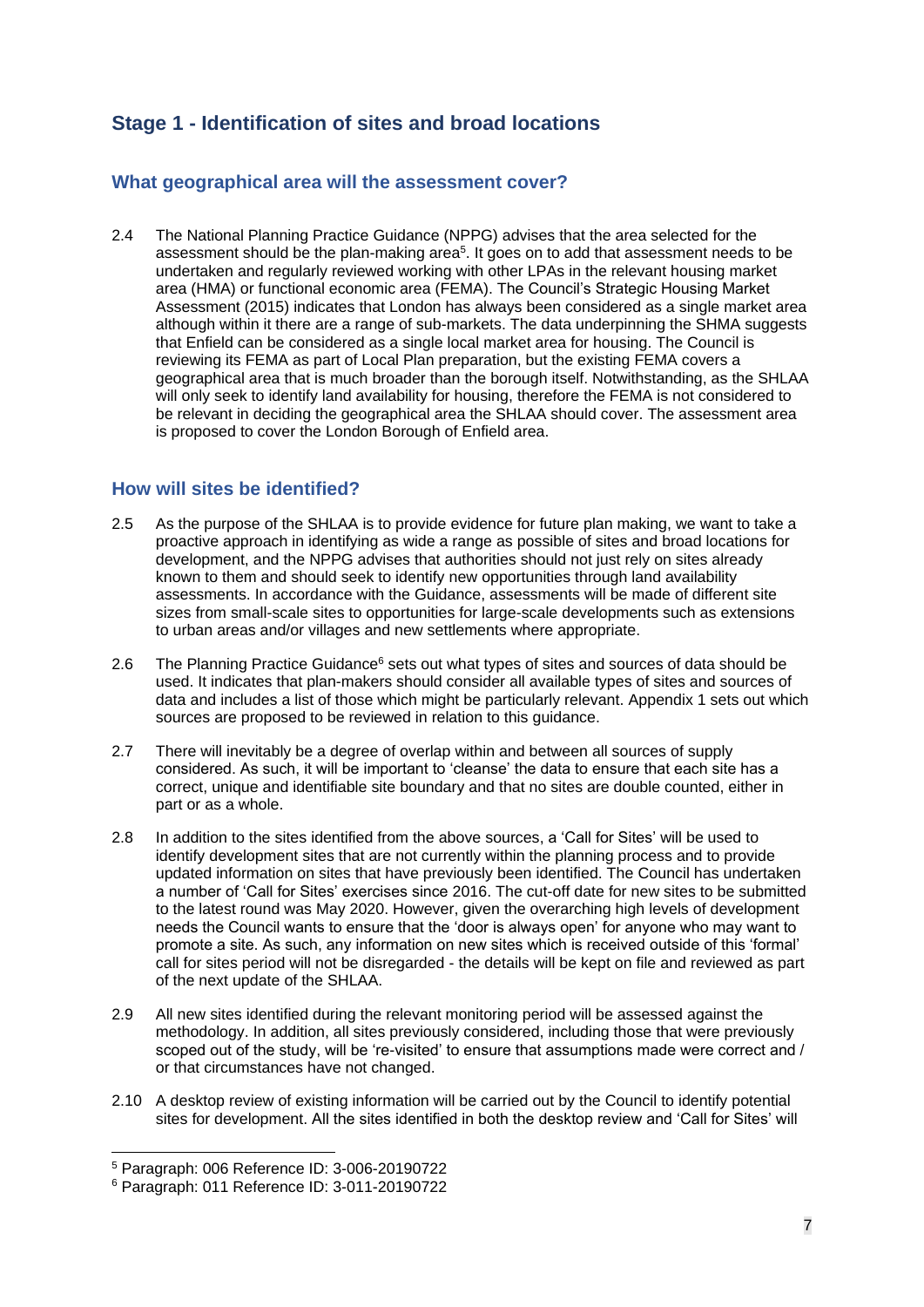be included in a comprehensive list of sites, and information about them will be recorded in the SHLAA database. Table 1 lists sources of potential sites.

#### *Table 1: Sources of potential sites*

| Source of data                                                                                         |
|--------------------------------------------------------------------------------------------------------|
| <b>Enfield Planning Applications</b>                                                                   |
| The returns from Enfield's Call for Sites and Call for Small Sites (including additional consultation  |
| with relevant LBE stakeholders regarding Council estates with capacity for intensification and         |
| Council owned land either surplus or likely to become surplus over Plan period)                        |
| Public sector land, including that owned by GLA and TfL, either surplus or likely to become surplus    |
| over Plan period, in addition to that identified through the Call for Sites (identified through direct |
| consultation with 'GLA family')                                                                        |
| Sites currently at pre-application stage                                                               |
| Sites with development briefs and/or developer masterplans                                             |
| London SHLAA 2017                                                                                      |
| Existing Development Plan Allocations or neighbourhood plan allocations not yet completed              |
| The GLA's London Development Database (LDD)                                                            |
| <b>Enfield Brownfield Land Register</b>                                                                |
| Sites identified through adopted or emerging Neighbourhood Plans in Enfield                            |

#### <span id="page-7-0"></span>**What size threshold should be considered?**

2.11 The NPPG<sup>7</sup> states that it may be appropriate to consider all sites and broad locations capable of delivering five or more dwellings on sites of 0.25ha and above, but that plan makers may wish to consider alternative size thresholds. Looking at the LDD for Enfield and over a 10 year period (2009-2018) to understand the nature of Enfield's housing supply, the data shows that approximately 248 dwellings per annum comes from sites below 10 dwellings (approximately 42% of the supply), with 156 dwellings coming from sites below 5 dwellings (approximately 26.5% of the supply). In light of the NPPG and the nature of Enfield's housing land supply, we consider that a site size threshold of 5 dwellings or more is appropriate. The windfall allowance will factor in sites under 5 homes, and therefore submitted sites beneath this threshold will not be assessed as part of the SHLAA.

<sup>7</sup> Paragraph: 009 Reference ID: 3-009-20190722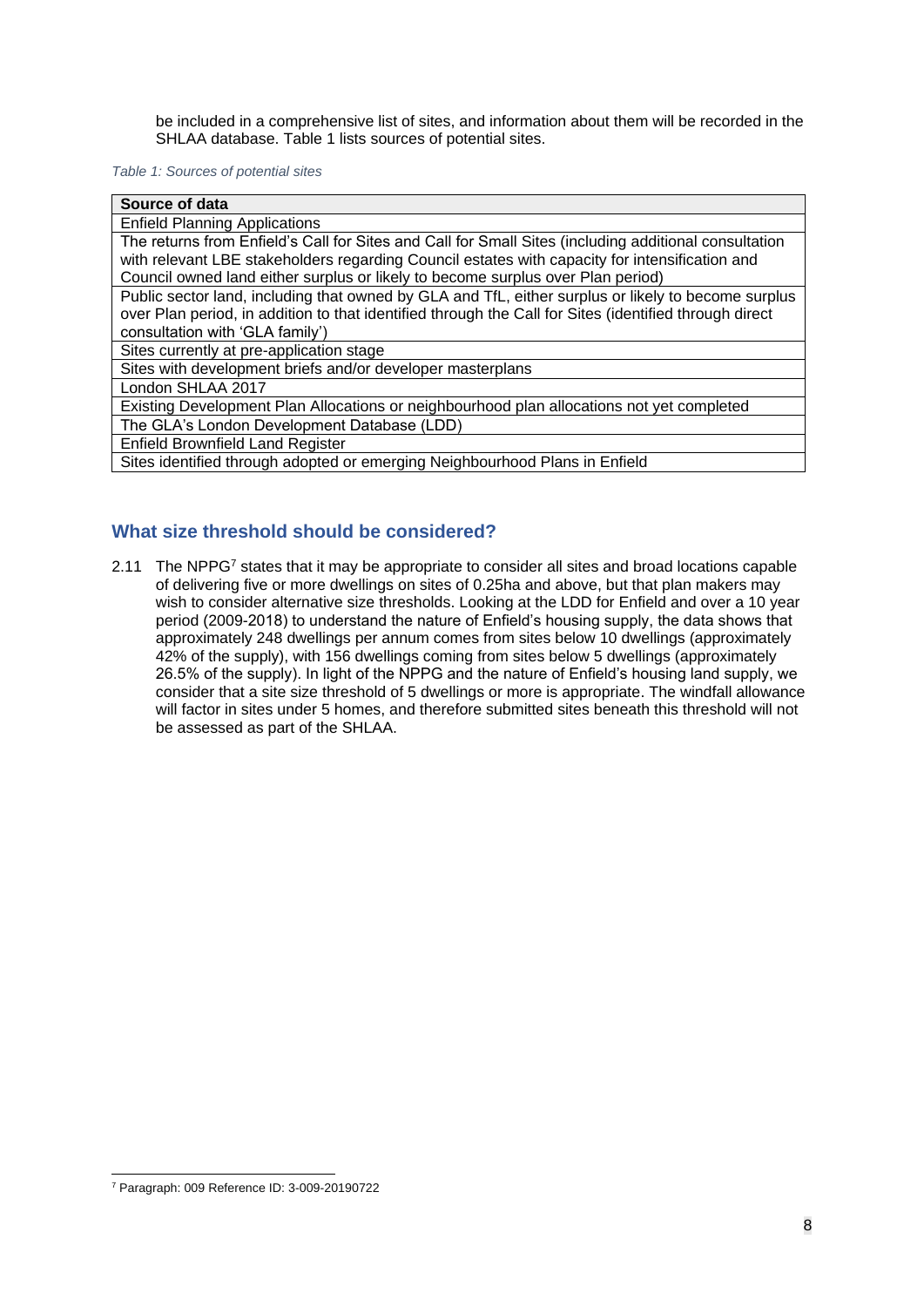#### **Stage 2: Site / Broad location Assessment**

2.12 Having collated all sites identified from all the various sources outlined above the next step is to undertake an initial sift to exclude sites that are not considered to have any reasonable development potential, having regard to national and local policies and designations. Sites lying wholly within the constraints identified in Table 2 will be excluded.

*Table 2: Constraints on basis of which sites to be excluded*

*Level 1 – Sites to be excluded*  Sites within the functional floodplain (Flood Zone 3b) • Special Areas of Conservation (SAC) Sites of special scientific interest (SSSI) • Special Protection Area (SPA) • Ramsar sites • National Nature Reserves (NNR) • Ancient Woodland Suitable Alternative Natural Greenspace (SANG) • Grade 1 and 2 agricultural land

- 2.13 In accordance with the National Planning Practice Guidance<sup>8</sup>, sites will be assessed to determine their suitability, availability and achievability, including whether the site is economically viable.
- 2.14 The methodology utilises six steps in order to achieve this, as outlined in Table 3.

*Table 3: Stages of Site Assessment*

| <b>Step 1: Site Surveys</b>                                                                       |
|---------------------------------------------------------------------------------------------------|
| Assemble the key information for each selected site                                               |
| Step 2: Assessing availability                                                                    |
| Consideration of factors such as site ownership, developer/owners' intensions etc.                |
| <b>Step 3: Assessing suitability</b>                                                              |
| Consideration of primary development constraints, including spatial and environmental indicators. |
| Step 4: Assessing achievability                                                                   |
| Consideration of known delivery issues e.g. market costs, etc.                                    |
| Step 5: Finalising assessment outcome                                                             |
| Based on the first 4 steps, summarising the deliverability of the sites and likely timescales     |
| Step 6: Site capacity (where appropriate)                                                         |
| Assessing site capacity using up to date evidence or if this is not available, a formula based    |
| approach.                                                                                         |

<span id="page-8-0"></span><sup>8</sup> Paragraph: 001 Reference ID: 3-001-20190722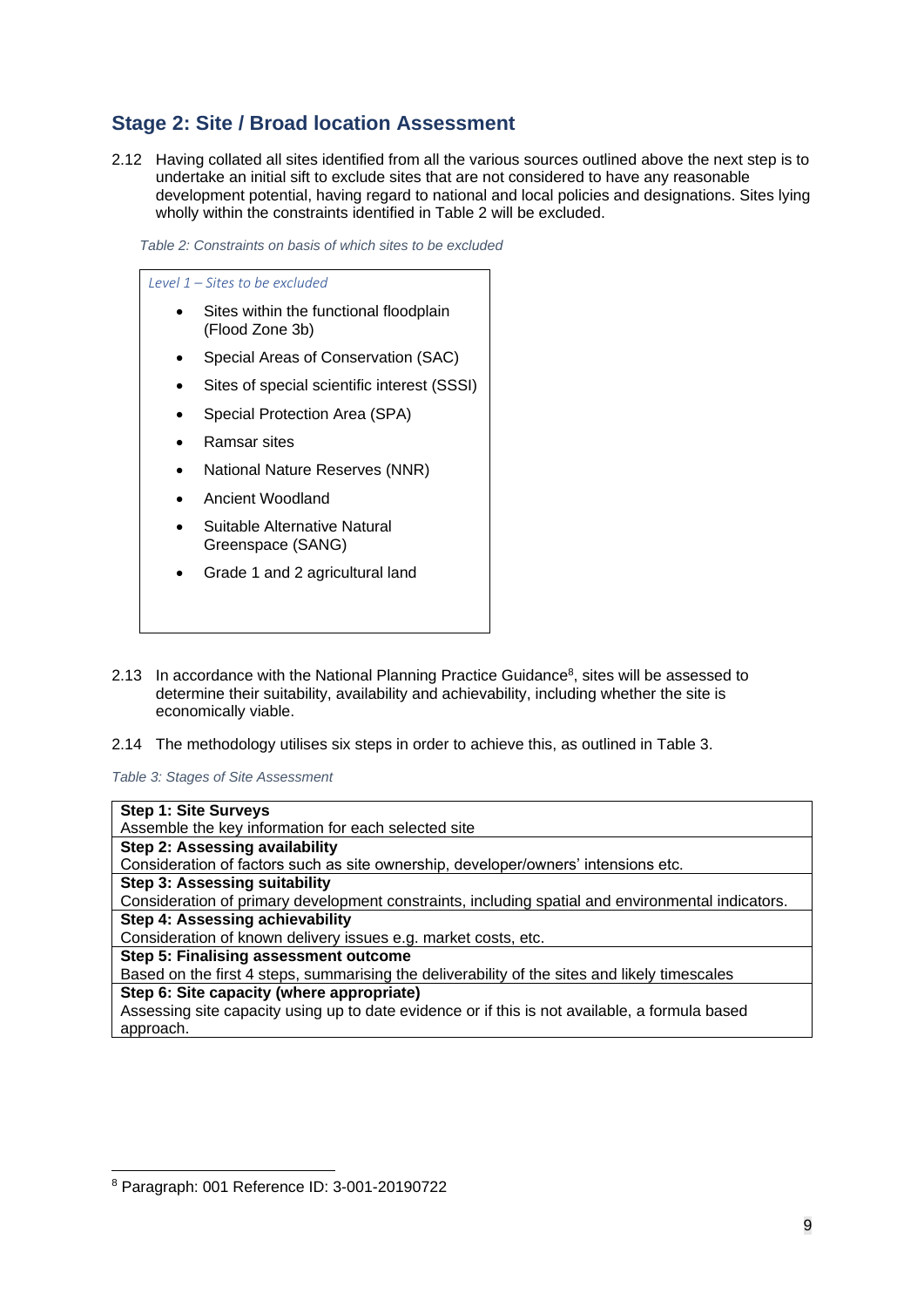#### **Step 1: Site surveys**

- 2.15 The site survey will involve both a desk-based assessment and where appropriate, site assessment by officers. The survey will include collecting and assigning information relevant to each site including:
	- Site size and address
	- Site boundary including assessment of site overlaps
	- **Ward**
	- Whether there are any planning permissions / consents on the site or development progress (e.g. ground works completed, number of units started, number of units completed)
	- Initial assessment of whether the site is suitable for a particular type of use or as part of a mixed-use development
	- Whether there are any lapsed consents
	- Current land use and character of surrounding area (bad neighbour impacts)
	- Owner intentions (including through discussion with relevant stakeholders where required);
	- Potential physical constraints, environmental constraints, access/highways and access to local services
	- Planning policy constraints The identification of policy or highways constraints present on a site will not result in any such sites being excluded from assessment but will be noted and used in the determination of their development timeframes.

#### <span id="page-9-0"></span>**Step 2: Assessing availability**

- 2.16 This step involves assessing every site and determining whether they are available for development now or if it can reasonably be expected for them to become available during the Plan period. To establish whether a site is 'available', guidance in the NPPG<sup>9</sup> will be followed. It states that a site is considered available for development, when, on the best information available (confirmed by the 'Call for Sites' and information from land owners), there is confidence that there are no legal or ownership problems, such as unresolved multiple ownerships, ransom strips, tenancies or operational requirements of landowners. The existence of a planning permission does not necessarily mean that the site is available. This will often mean that the land is controlled by a developer or landowner who has expressed an intention to develop, or the landowner has expressed an intention to sell. Previous planning history may also be taken into account, for example the site may have a history of unimplemented permissions.
- 2.17 The following site statuses, where the site was not completed or superseded by a completed site, are considered to demonstrate evidence of availability, sufficient for them to be counted in the study:

<sup>9</sup> Paragraph: 019 Reference ID: 3-019-20190722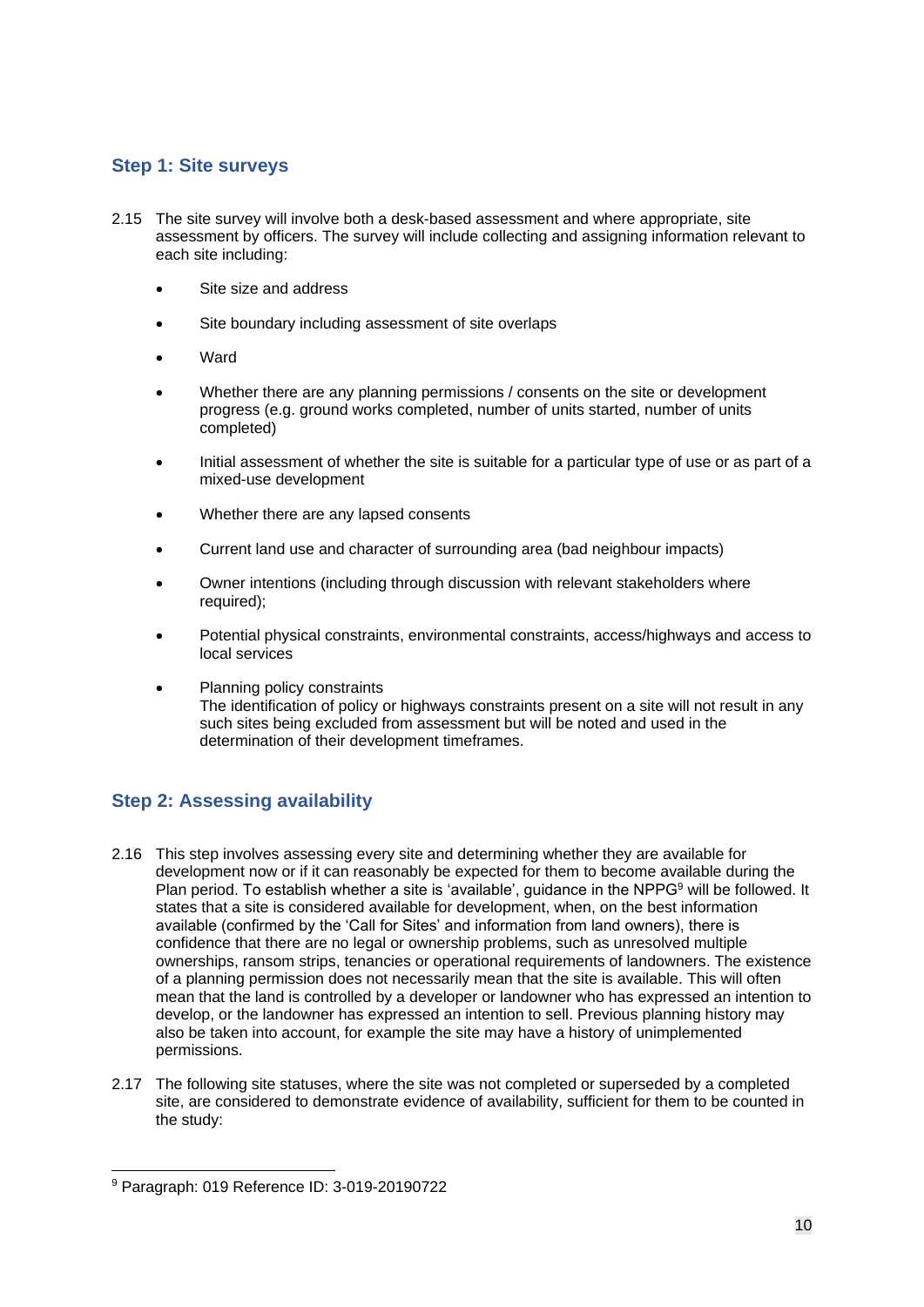- Sites submitted for planning application or pre-application in the last 5 years;
- Sites submitted to the London SHLAA Call for Sites;
- Sites submitted to the Council's Call for Sites exercise by either a) a landowner or site promoter, or b) by a third party with evidence of availability from a landowner or site promoter;
- Publicly-owned land identified in consultation with the Council or the GLA family as likely to be available for development within the plan period; and
- Sites for which a Development Brief or Developer Masterplan has been drafted.
- 2.18 Where sites are submitted or suggested for assessment by a third party that is not the owner, developer or site promoter the methodology aims to establish such sites' availability by further investigation and evidence gathering whilst having regard to the government guidance's on taking a thorough but proportionate approach. These would be sites that were either included as part of the call for sites exercise or included as part of London SHLAA 2017 where the availability was not assessed.
- 2.19 The assessment of each site will be classified into the categories set out in Table 4.

| Available                    | Sites where confirmation of availability within the next 15 years has<br>been received from the landowner and there are no known legal<br>issues or ownership problems.                                                                                                                                                                                                                                                                                                 |
|------------------------------|-------------------------------------------------------------------------------------------------------------------------------------------------------------------------------------------------------------------------------------------------------------------------------------------------------------------------------------------------------------------------------------------------------------------------------------------------------------------------|
| <b>Potentially available</b> | Sites where the landowner or a third party with an interest has<br>promoted the land but confirmation has not been received from the<br>landowner that the land will be available within the next 15 years. In<br>particular, this might include land which is in multiple ownerships and<br>may have site assembly issues, and land which accommodates an<br>existing use which would require re-location but arrangements are<br>not in place to achieve this.        |
| Availability unknown         | Sites where the landowner has not expressed an interest in<br>promoting the site; or landownership remains unknown following<br>investigations; or the landowner has expressed an interest in<br>promoting the site in the past but has not responded to subsequent<br>enquires for a period no shorter than three years; or the land is<br>subject to legal issues upon which further information is required<br>before a robust decision can be made on availability. |
| Not available                | Sites where the landowner has confirmed that the land is not<br>available for development in the next 15 years or the land is subject<br>to known legal issues which are unlikely to be overcome within the<br>next 15 years.                                                                                                                                                                                                                                           |

*Table 4: Availability classification*

<span id="page-10-0"></span>2.20 The availability will be recorded in the assessment in terms of the timescale in which a proposal can come forward. The assessment of availability will assist in determining whether a suitable and achievable site can come forward within the first five years.

#### **Step 3: Assessing suitability**

2.21 The NPPG indicates that a site/broad location can be considered suitable if it would provide an appropriate location for development when considered against relevant constraints and their potential to be mitigated<sup>10</sup>.

<sup>10</sup> Paragraph: 018 Reference ID: 3-018-20190722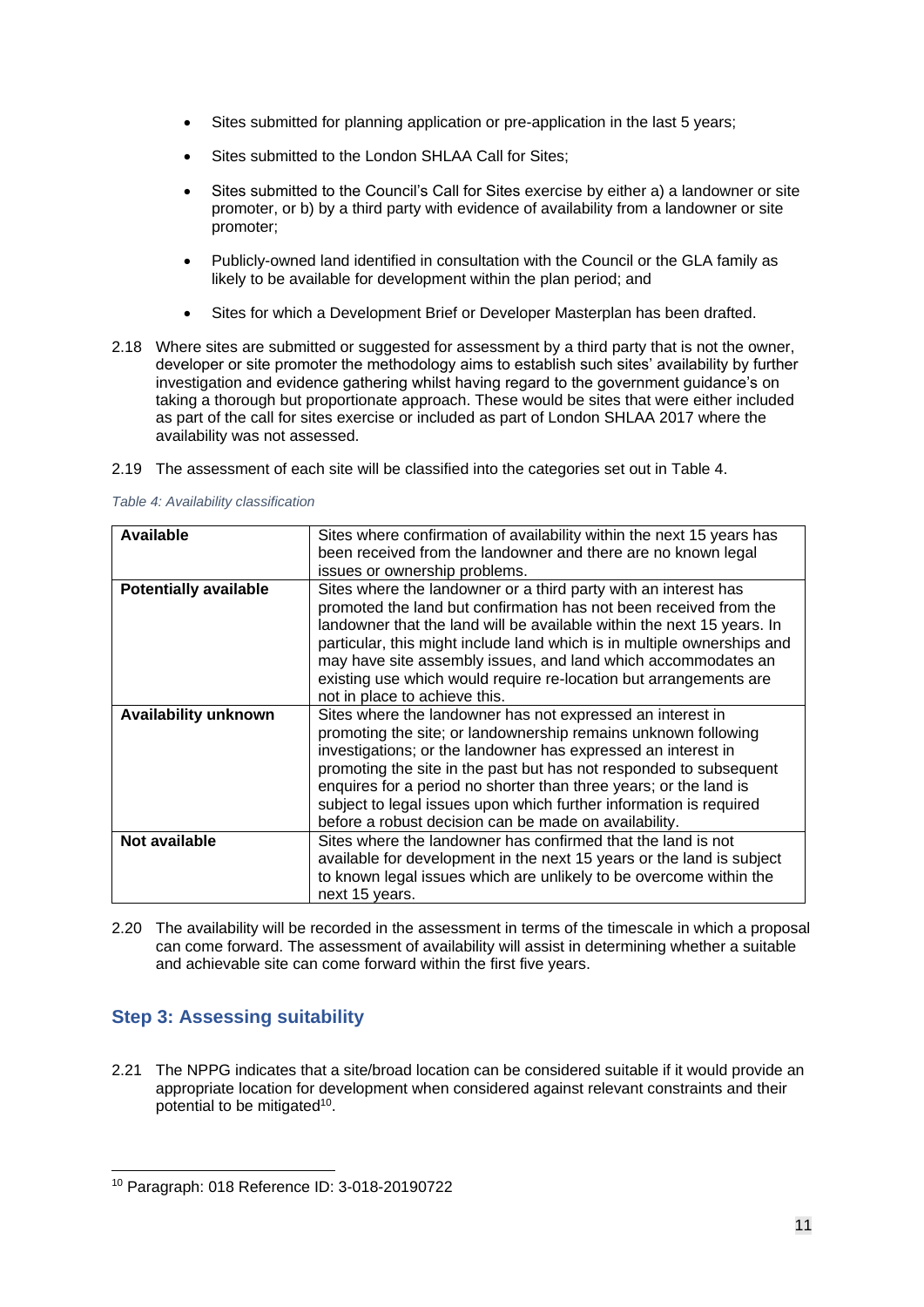- 2.22 Having collated all sites identified from all the various sources an initial sift will be undertaken to exclude sites that are not considered to have any reasonable development potential, having regard to national and local policies and designations. This step represents a high-level analysis of available sites' suitability in planning terms for housing via the use of the geographic information systems. The first factors that will be assessed are general suitability factors such as planning policy and physical site constraints. The following general approach will be taken in assessing suitability in relation to key issues:
	- Location: Sites will generally be deemed suitable with regard to this factor where they are located within areas that already have appropriate infrastructure and a suitable range of services, community and other facilities, and where the site is in conformity with the spatial strategy of the adopted development plan. Sites will generally be deemed potentially suitable where appropriate infrastructure and a range of services, community and other facilities could be provided to support the development, and where the site is in conformity with the spatial strategy in the emerging development plan. Exceptions might occur for sites which are previously developed or where there are specific industrial requirements.
	- Green Belt/Metropolitan Open Land: Sites where the Green Belt assessment suggests land makes a lower contribution to the purposes of Green Belt will generally be deemed *potentially* suitable with regards to this factor. Sites where analysis suggests the land makes an important contribution to the purposes of Green Belt will generally be deemed unsuitable. Exceptions might occur for sites which are previously developed, where there are specific industrial requirements, where development would support community aspirations or where there are specific sustainability benefits.
	- Employment: Sites in economic use but not designated for such uses will generally be deemed suitable for redevelopment to provide improved economic premises or potentially to provide alternative uses such as housing, subject to other considerations. Sites which are designated or in economic use will generally be deemed unsuitable for alternative uses.
	- Public Open Space: Sites which are designated or recognised public open spaces will generally be deemed unsuitable for development. Exceptions might occur for sites where arrangements are in place to make alternative public open space provision. where development would fund improvements to the quality of the public open space, where the development is linked to the use of the area as public open space. Sites which are currently designated or recognised public open spaces but emerging evidence and policy suggest the site is no longer required will generally be deemed potentially suitable for alternative uses.
	- Local Green Space: Sites which are designated Local Green Space will generally be deemed unsuitable for development. Exceptions might occur for sites where development would fund improvements to the quality of the space, or where the development is linked to the use of the space.
	- Scheduled Monuments Sites which contain designated Scheduled Monuments and require demolition of this will be deemed unsuitable for development. Exceptions might occur for sites where development is linked to the benefit of the historic site.
	- Historic Parks and Gardens: Sites which are within registered historic parks and gardens will generally be deemed unsuitable for development. Exceptions might occur for sites which are previously developed or where development is linked to the use of the area.
	- Agricultural land: Sites which do not comprise best and most versatile agricultural land will generally be deemed suitable with regards to this factor. Sites which comprise best and most versatile agricultural land will generally be deemed unsuitable. Exceptions might occur for sites where there are specific industrial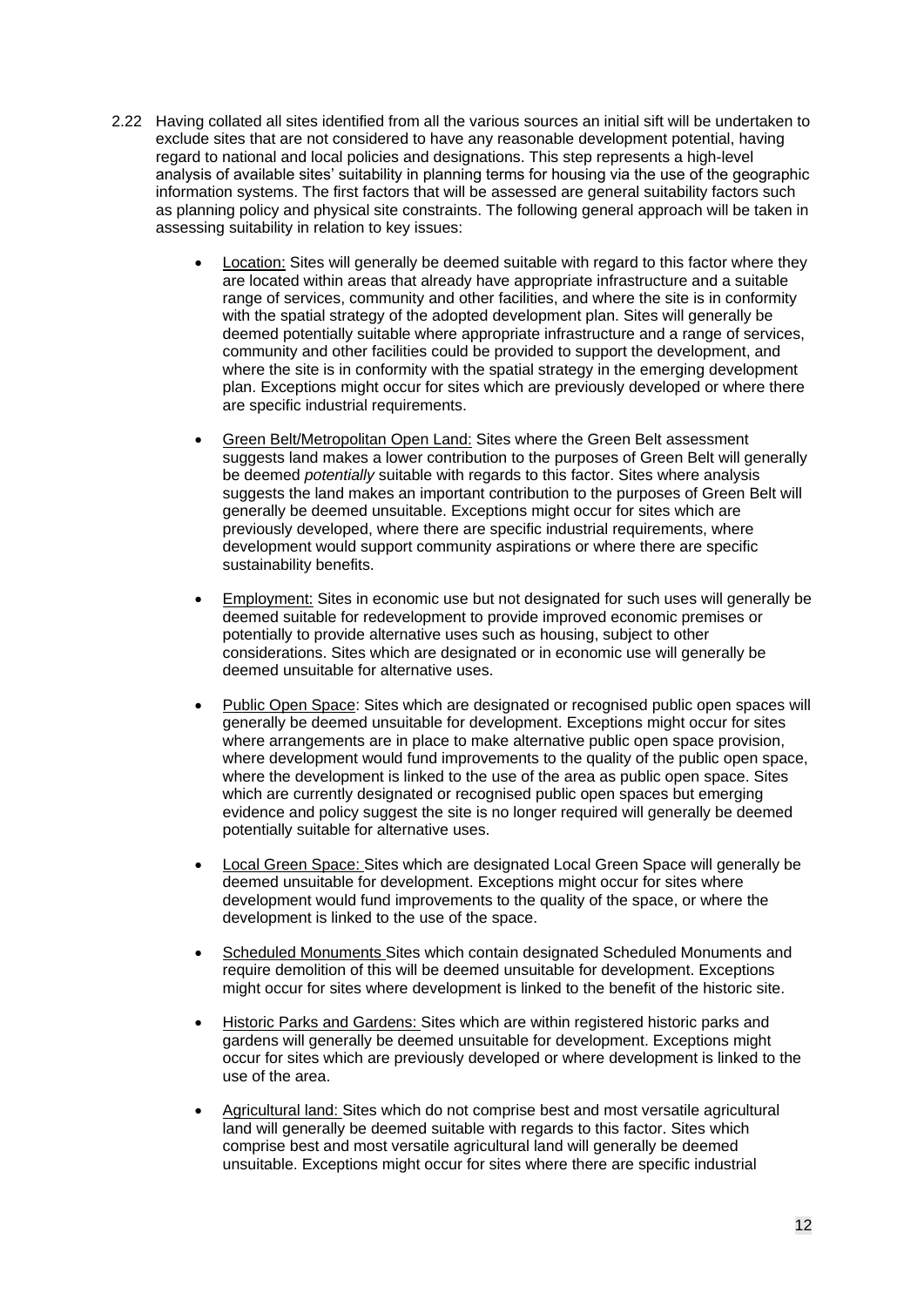requirements, where development would support community aspirations or where there are specific sustainability benefits.

- Other considerations: Further suitability considerations are set out in the list below; though this is not exhaustive.
- 2.23 The sites will be assessed against the environmental criteria and categorised into different levels according to their level of planning constraints. The constraints set out in table 5 (below) will be carefully considered. Development within such location could still be suitable in these locations depending on the size of the site and the extent to which the constraint covers a site and its potential impact. Where a site is partially covered by Level 1 constraints capacity will be estimated on the remaining portion. For sites partially covered by Level 2 constraints capacity will be estimated on their entirety, as these sites will only be considered 'potentially suitable' and further work would need to be undertaken to assess whether there is a need to review policy designations. These constraints are likely to have an impact on the capacity of a site (e.g. affect design and layout) and the timing of when development may take place.

| Table 5: Environmental and policy criteria on basis of which sites to be excluded |  |  |  |  |  |  |  |
|-----------------------------------------------------------------------------------|--|--|--|--|--|--|--|

| Level $1$ – Sites to be excluded                         | Level 2 - Sites with policy constraints to be                     |
|----------------------------------------------------------|-------------------------------------------------------------------|
| Grade 1 and 2 agricultural land<br>$\bullet$             | considered                                                        |
| Sites of special scientific interest (SSSI)<br>$\bullet$ | Grade 3 agricultural land<br>$\bullet$                            |
| Special Areas of Conservation (SAC)<br>$\bullet$         | Green Belt<br>$\bullet$                                           |
| Ramsar sites<br>$\bullet$                                | Metropolitan Open Land<br>$\bullet$                               |
| Ancient Woodland                                         | Strategic Industrial Land<br>$\bullet$                            |
| National Nature Reserves (NNR)<br>$\bullet$              | <b>Locally Significant Industrial Sites</b><br>$\bullet$          |
| Special Protection Area (SPA)<br>٠                       | Flood Risk Zone 2                                                 |
| Suitable Alternative Natural<br>$\bullet$                | Lee Valley Regional Park                                          |
| Greenspace (SANG)                                        | <b>Scheduled Ancient Monuments</b><br>$\bullet$                   |
| Cemeteries                                               | <b>Historic Parks and Gardens</b><br>$\bullet$                    |
| Common land                                              | Contaminated land where mitigation                                |
| Flood Zone 3<br>$\bullet$                                | would not be possible                                             |
|                                                          | Local Open Space<br>$\bullet$                                     |
|                                                          | Allotments                                                        |
|                                                          | Notified Safety Zones (gas,<br>$\bullet$<br>aerodromes etc)       |
|                                                          | Site of Importance for Nature<br>$\bullet$<br>Conservation (SINC) |

2.24 The assessment of each site will be classified into the categories set out in Table 6 (below). The assessment of suitability is indicative only and does not prejudice assessments made through the Local Plan or planning application processes.

*Table 6: Suitability classification*

| <b>Suitable</b> | The site offers a suitable location for development and there are no<br>known constraints which significantly inhibit development for the |
|-----------------|-------------------------------------------------------------------------------------------------------------------------------------------|
|                 | defined use                                                                                                                               |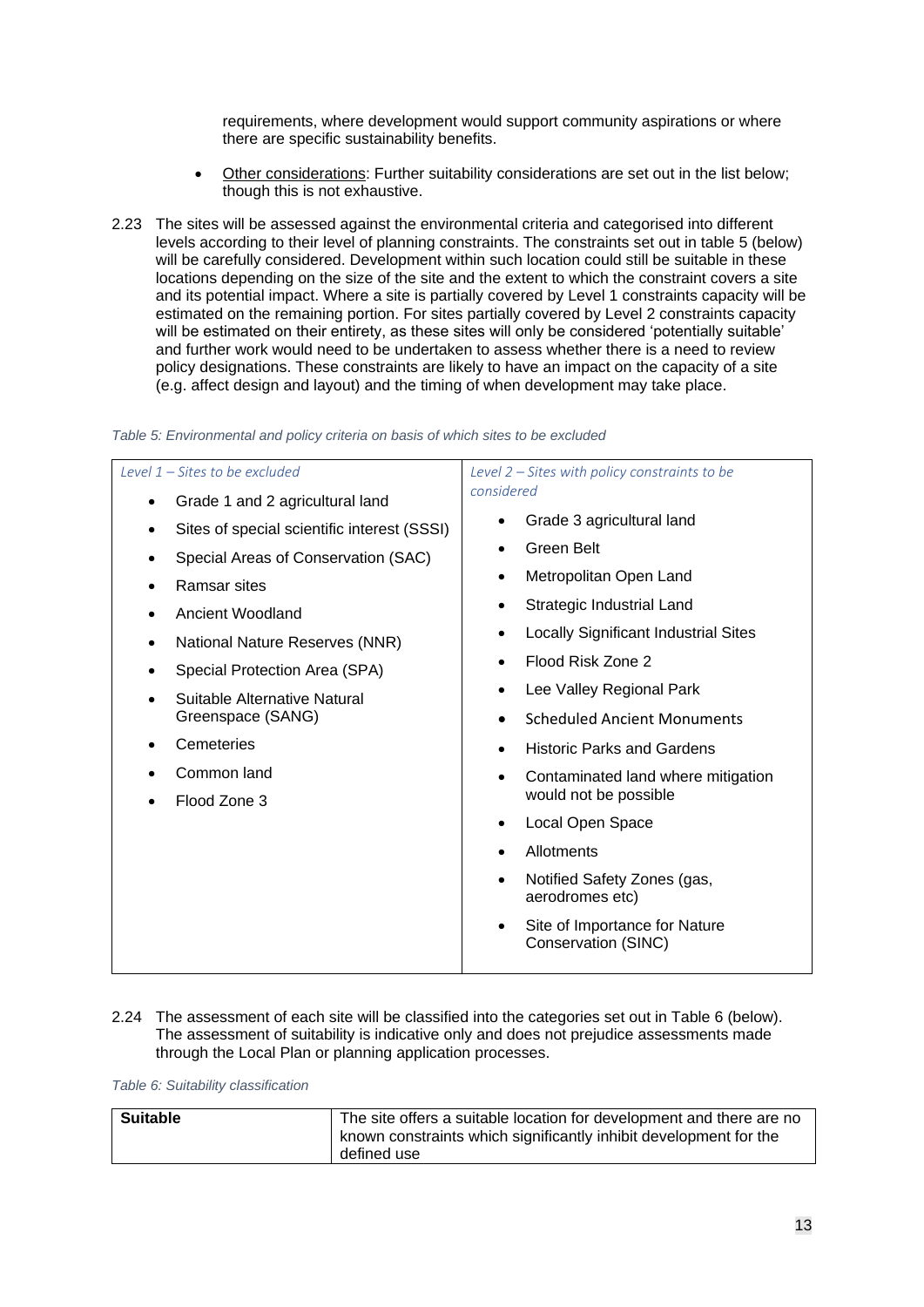| <b>Potentially suitable</b> | The site offers a potentially suitable location for development but is<br>subject to a policy designation which inhibits development for the<br>defined use. The development plan process will determine the<br>future suitability for the defined use |  |  |  |
|-----------------------------|--------------------------------------------------------------------------------------------------------------------------------------------------------------------------------------------------------------------------------------------------------|--|--|--|
| <b>Suitability unknown</b>  | The site requires further assessment before a robust decision can                                                                                                                                                                                      |  |  |  |
|                             | be made on its suitability for being developed for the defined use                                                                                                                                                                                     |  |  |  |
| Unsuitable                  | The site does not offer a suitable location for being developed for                                                                                                                                                                                    |  |  |  |
|                             | the defined use or there are known constraints which significantly                                                                                                                                                                                     |  |  |  |
|                             | inhibit development. The site is unlikely to be found suitable.                                                                                                                                                                                        |  |  |  |

#### <span id="page-13-0"></span>**Step 4: Assessing achievability**

- 2.25 This step will assess all the available and suitable sites' viability. To establish whether a site is 'achievable' guidance in the NPPG will be followed which states that a site is considered achievable for development where there is a reasonable prospect that the particular type of development will be developed on the site at a particular point in time<sup>11</sup>. This is essentially a judgement about the economic and viability of a site, and the capacity of the developer to complete and let or sell the development over a certain period.
- 2.26 Given the importance of a site's suitability and availability to the assessment of achievability, the Council will ordinarily only undertake an assessment of sites which have been assessed as suitable or potentially suitable, or available or potentially available.
- 2.27 It is considered impractical to do detailed viability assessments of all sites and broad locations. A more general assessment approach will therefore be undertaken. The Council will draw on generic viability information, such as that which has been used to inform the Community Infrastructure Levy, and considering a range of factors including-

#### Site factors:

- Availability of access;
- Agreements regarding necessary third-party land or property.

#### Market factors:

- Adjacent uses:
- Economic viability of existing, proposed and alternative uses in terms of land values;
- Attractiveness of the locality;
- Level of potential market demand.

#### Cost factors:

- Site preparation costs relating to any physical constraints;
- Abnormal works costs;
- Strategic infrastructure costs:
- Prospect of funding or investment to address identified constraints or assist development.

#### Delivery factors:

• Phasing / realistic build out rates;

<sup>11</sup> Paragraph: 020 Reference ID: 3-020-20190722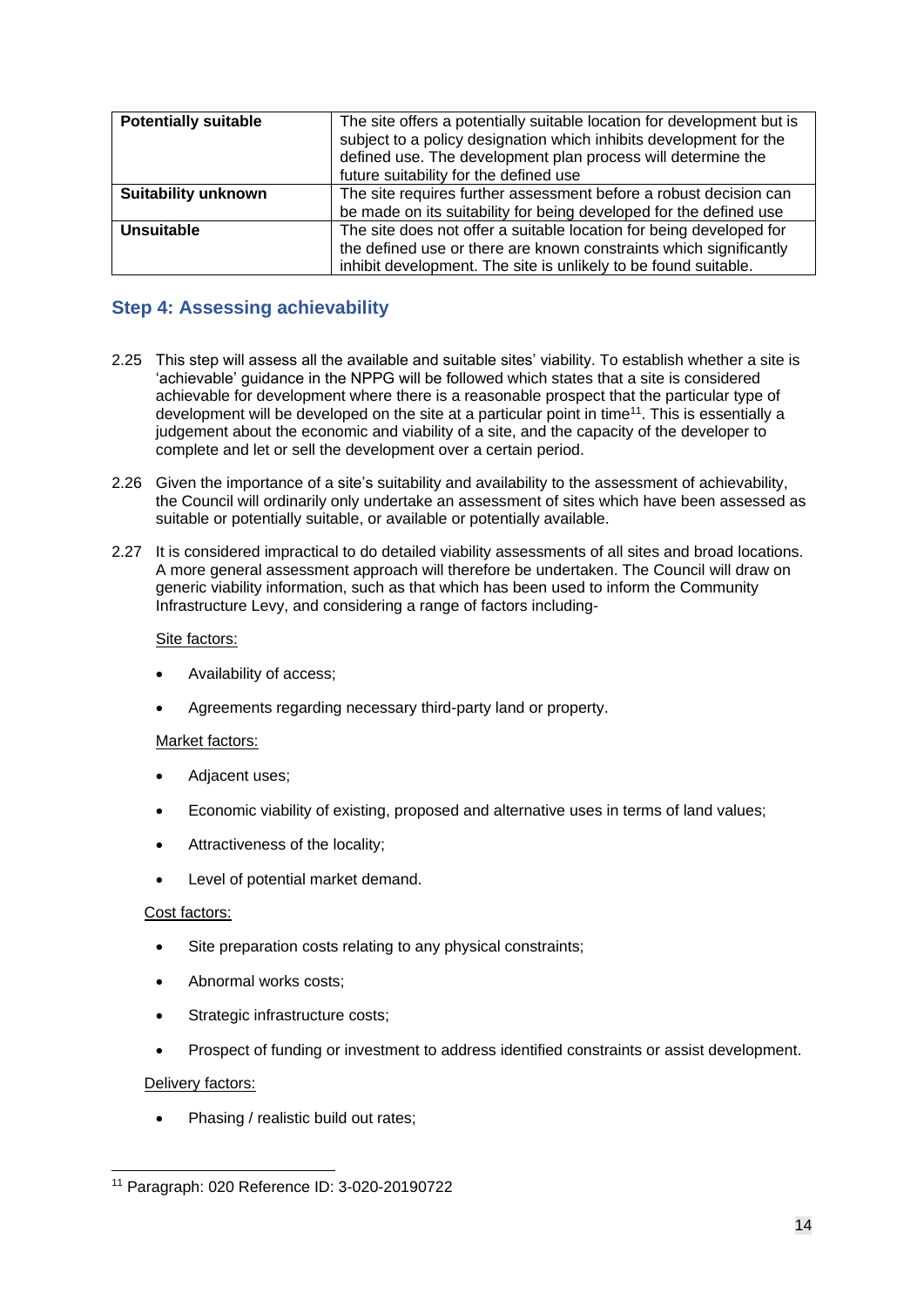- Single developer or several developers offering different housing product;
- Size and capacity of the developer.
- 2.28 The assessment of each site will be classified into the categories set out in Table 7.

| <b>Achievable</b>             | There is a reasonable prospect that the site will be developed for the   |
|-------------------------------|--------------------------------------------------------------------------|
|                               | defined use within the next 15 years                                     |
| <b>Potentially achievable</b> | The achievability of the site is inhibited by an external factor where   |
|                               | the timing of resolution is unknown. The delivery of the resolution will |
|                               | determine the future achievability of the site.                          |
| Achievability unknown         | The site is subject to issues upon which further information is          |
|                               | required before a robust decision can be made on achievability           |
| Unachievable                  | There is no reasonable prospect that the site will be developed for      |
|                               | the defined use within the next 15 years                                 |

*Table 7: Achievability classification*

#### <span id="page-14-0"></span>**Step 5: Finalising assessment outcome**

- 2.29 This step comprises summarising the environmental, availability and achievability assessment of the sites. Sites with no clear reasons as to why the site could not be developed are identified as such. Once the suitability, availability and achievability of sites have been assessed, and any constraints identified, the likely timescale and rate of development for each site will be assessed. This will be continuously updated throughout the Local Plan Review process, with advice being sought from developers on likely timetables, progress made, and any further constraints which may arise.
- 2.30 For sites in the SHLAA that are considered to have development potential, a judgement will be made on when they are likely to be capable of being delivered. In accordance with landowner intentions of other identified site-specific matters which may affect the timescales by which sites can come forward, the likely phasing of deliverable sites is taken into account. It is proposed that information on sites' suitability, availability and achievability will be used to make a judgement on when sites are likely to be brought forward.
- 2.31 It is proposed that information on indicative lead in times and build out rates will be gathered from a range of sources, including knowledge of recent development sites in the district/borough, information provided by developers and landowners and engagement with stakeholders.
- 2.32 For sites where specific information was not available the following assumptions on lead in time to first completions have been used:
	- +0 months for sites where works on site have commenced;
	- +24 months for sites with a current full planning permission;
	- +30 months for sites with prior approval for development and "hybrid" permission; and,
	- +36 months for sites with a current outline planning permission.
- 2.33 The assessment of each site will be classified into the categories set out in Table 8.
	- Sites classified as "deliverable" or "developable" may be expected to be developed within the next 15 years.
	- Sites classified as "potentially developable" comprise a basket of sites from which some might be deemed developable following further consideration through the local plan process.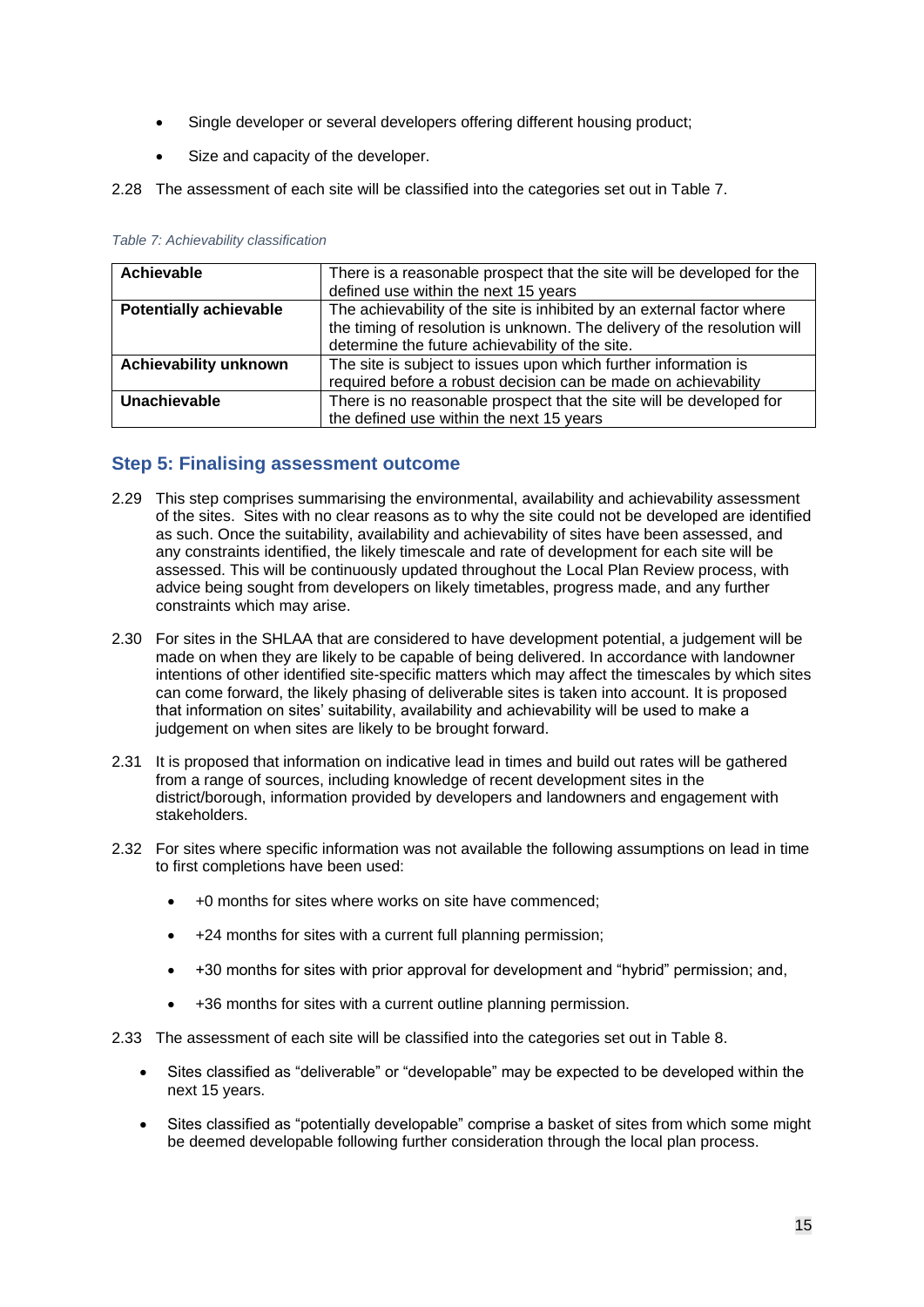• Sites classified as "not developable within the next 15 years" cannot realistically be expected to be developed in the foreseeable future.

|  |  | Table 8: Deliverable and developable classification |
|--|--|-----------------------------------------------------|
|  |  |                                                     |

| Deliverable (years 1-5)        | The site is available for development, offers a suitable location for   |
|--------------------------------|-------------------------------------------------------------------------|
|                                | the defined use, and is achievable with a realistic prospect that the   |
|                                | defined use will be delivered on the site within 5 years.               |
| Developable (years 6-10,       | The site is a suitable location for defined use and there is a          |
| $11-15$                        | reasonable prospect that the site is available and could be viably      |
|                                | developed in years 6-10 or 11-15                                        |
| <b>Potentially developable</b> | The site has been identified as potentially suitable and/or potentially |
|                                | available. Whether the site becomes developable will depend on          |
|                                | further assessment through the plan making process, e.g. whether        |
|                                | circumstances support the amendment or removal of existing              |
|                                | designations, and further investigations into its availability          |
| Not developable within the     | Those sites assessed as having significant policy and/or                |
| next 15 years                  | environmental constraints that means that the site is unlikely to be    |
|                                | become suitable in the next 15 years. Those sites assessed as           |
|                                | being unlikely to become available in the next 15 years. Those sites    |
|                                | assessed as having no reasonable prospect of becoming                   |
|                                | achievable in the next 15 years                                         |

#### <span id="page-15-0"></span>**Step 6: Site capacity**

- 2.34 Following Step 5, site capacities for all suitable sites will need to be determined. This step involves identifying a site capacity for each site. As an overarching principle, sites should aim to make the best use of land. Every site has its own characteristics and specific set of circumstances that may influence the net developable area and density.
- 2.35 For the vast majority of sites, this will be done through a design typology case study approach. Design typology case studies will be applied to all sites under a certain size threshold, the rationale for this approach is discussed below.
- 2.36 A set of design case studies will be developed (the precise number will depend on the range of site sizes and characteristics apparent across all suitable sites). Each suitable site will then be assigned the most appropriate, relevant design typology depending on its own context and characteristics. Assignation of a design case study for each suitable and available site then enables its capacity to be estimated. This approach has been successfully defended at examination previously.
- 2.37 The design case studies will need to set reasonable, Enfield-specific assumptions about the potential capacity of sites in view of the regional and local policy and evidence context. This will involve developing a design-led approach, taking into account a wide number of important factors, including, but not limited to:
	- Appropriate building heights;
	- Infrastructure capacity, including provision of blue green infrastructure requirements;
	- Development viability;
	- Climate change, nature recovery and biodiversity requirements;
	- Provision of car parking;
	- Piccadilly Line upgrades and other planned improvements to public transport accessibility; and
	- Environmental considerations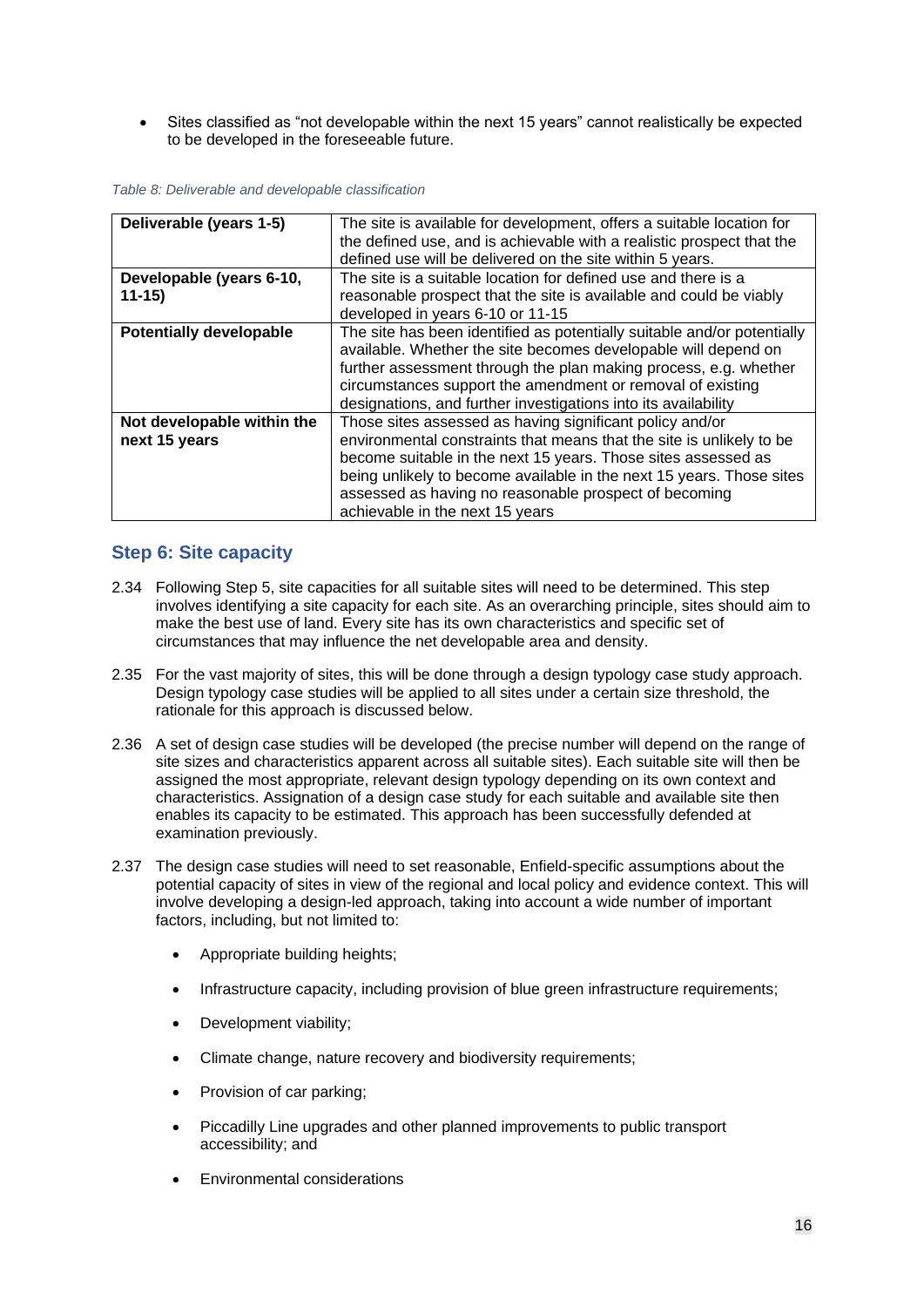- Design and heritage considerations (having appropriate regard to conservation areas and listed buildings).
- 2.38 The aim of a capacity assessment is to provide a reasonable, in-principle, assessment of sites that are suitable, available and achievable for residential development. In this sense, the design case studies should always be thought of as a guide to the available development potential rather than having any planning status of their own. Most sites being assessed will be in private ownership. Therefore, the exact form, density and massing of the development that may eventually come forward will most likely be a product more of the planning application and determination process rather than of the capacity exercise.
- 2.39 A slightly different approach will be required for the larger sites. Design case studies become less meaningful over a certain site size. For these larger sites, use can be made of, for example, exemplars based on existing or proposed development in a comparable context, previous design or masterplan work, site promoter estimates (unless they are clearly not compliant with policy), and/or capacities already specified for the London SHLAA. While we recognise that the London SHLAA sites' capacity was determined by the GLA in line with the adopted London Plan Density Matrix and PTAL, and that this density matrix is no longer part of the new Draft London Plan, the principles of the density matrix and PTAL nevertheless remain at least a reliable starting point to determining indicative density. In addition, when determining densities and capacities, an approach that has previously been approved at Examination by a planning inspector carries significant weight, and this applies to the London SHLAA approach, which has been tested not only through multiple London borough plans but also at the London Plan Examinations.
- 2.40 On the largest sites (generally sites over 10-15 hectares) there is also a need to reflect the additional land-take required for non-residential development including on-site infrastructure such as schools, employment and larger open space. Experience suggests that it would be appropriate and reasonable to consider carefully both gross and net densities (which can differ significantly even on the same site), having regard to the local context, including recent similar developments or implemented planning applications.
- 2.41 The output from this step will be an interim residential capacity figure across all suitable identified sites that have evidence of current availability.

#### <span id="page-16-0"></span>**Stage 3: Determining Windfall assessment (where justified)**

- 2.42 Paragraph 70 of the NPPF and Planning Practice Guidance<sup>12</sup> states that 'windfall' assumptions for the projected rate of housing delivery on unidentified sites can be included in assessments of potential housing supply in years 6-15, providing there is 'compelling evidence' that such sites have consistently become available in the area and will continue to provide a reliable source. Any allowance should be realistic and have regard to both historic windfall delivery rates and expected future trends.
- 2.43 A significant level of housing development has historically come forward on small sites of under five dwellings, which fall below the defined SHLAA site size threshold. A windfall allowance has therefore been included for smaller developments falling below the defined SHLAA threshold of 1-4 dwellings.
- 2.44 We intend to update the assessment of likely housing delivery though windfall sites. We do not intend to provide an assessment of windfall for economic development as part of the SHLAA. Based on assumptions as set out in the GLA SHLAA for LB Enfield (2017) and London Development Database completions data for Enfield over a ten year period (2009-2018), the borough has an average windfall delivery of 248 or 156 homes (1-9 units and 1-4 units respectively) from smaller sites per annum.
- 2.45 The annual windfall allowance will be determined by applying a trend-based approach based on an analysis of completions over a period of 10 years. Completions will comprise

<sup>12</sup> 023 Reference ID: 3-023-20190722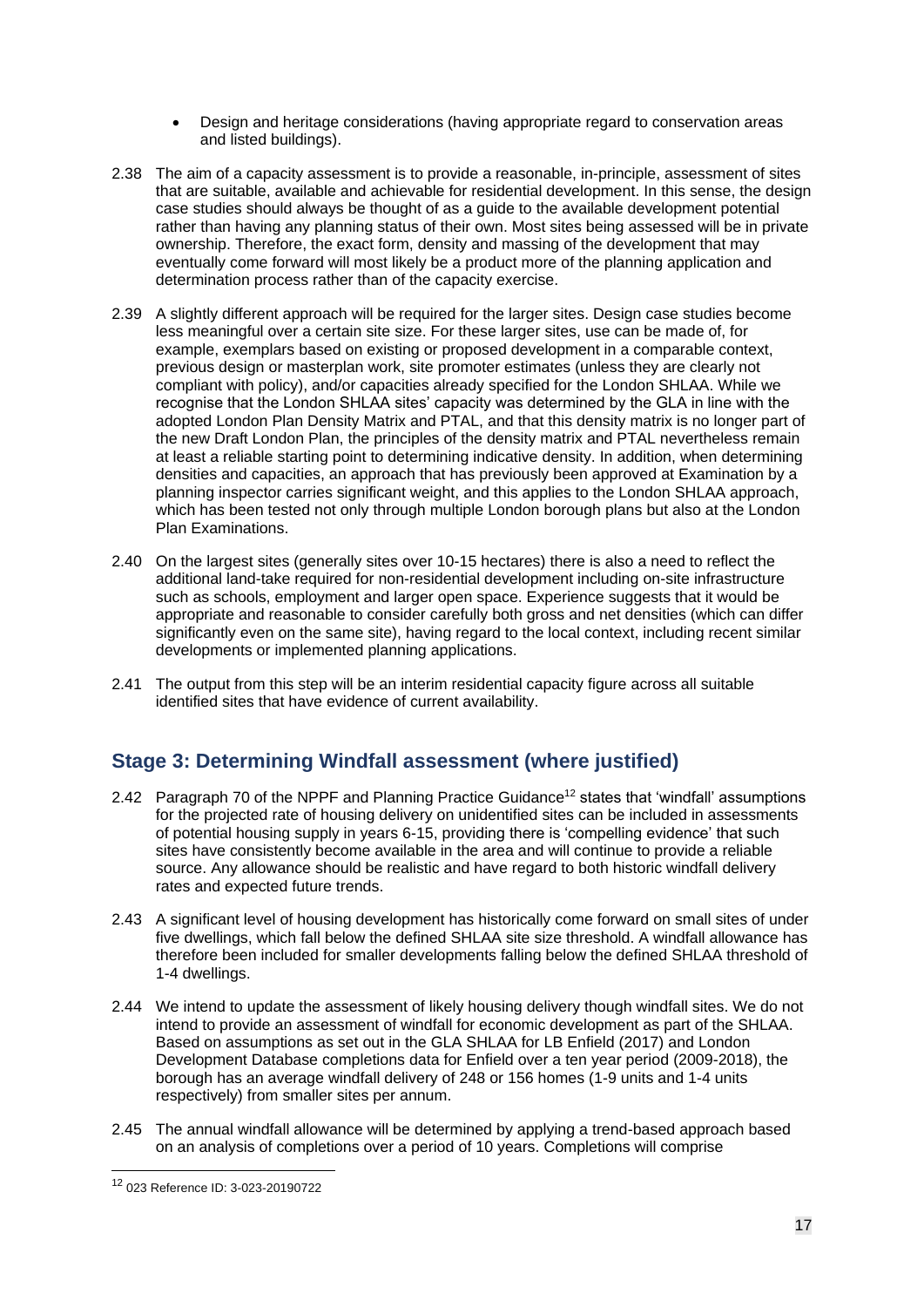developments of 1-4 net additional homes but will exclude development on residential gardens, allocated sites and rural exception sites. A windfall allowance will be made from year 4 onwards in the housing trajectory. This is to avoid double counting against existing unimplemented planning permissions, which are normally valid for 3 years and therefore likely to be completed within this time.

#### <span id="page-17-0"></span>**Stage 4: Assessment Review**

- 2.46 Stage four of the assessment methodology set out in the PPG includes a review of the development needs of the borough. For Enfield, both assessments of housing need and economic needs have been commissioned. These will be published to support future iterations of the Enfield Local Plan.
- 2.47 The assessment forms the basis for considering which sites may be suitable for allocation in the borough in the emerging Local Plan and will provide evidence as to whether the housing needs can be met on the sites available and whether there are likely to be any issues with the delivery phasing of these development types.
- 2.48 Determining housing need in this context is not an easy task and especially in Enfield. All English Councils are struggling to consider the long-term implication of the White Paper. Councils are also trying to consider shorter term changes to the 'current' planning system including a new Standard Method (for housing targets). For Enfield there is the added complication that the borough is a second-tier plan making area and needs to apply the policies in the strategic London Plan. However, the Mayor of London (and GLA) disagree with the Secretary of State (SoS) and the Inspectorate regarding the London Plan. Key to this disagreement is the Plan's housing strategy and proposed housing targets. The 'changes to the current planning system' proposes to change the standard method used to calculate housing need. This results in an increase in the housing need for the borough from 1117 homes per annum (capped need) under the current standard method to 2213 homes per annum under the proposed standard method. The Council will consider what the most appropriate housing target is to plan for in order to meet need as further clarity is gained following the changes proposed to be introduced by government through the 'Changes to the Current Planning System' consultation and the 'Planning for the Future' White Paper.
- 2.49 Following the assessment of all sites, an indicative housing trajectory will be produced setting out how much housing can be provided across each of the Plan areas and at what point in the future it could be delivered. The trajectory will be used to determine whether sufficient sites have been identified to meet the targets for housing set out in the emerging London plan or, where necessary, evidence of the objectively assessed need using the Standard Methodology. This includes a five-year supply of 'deliverable' sites, and whether this can be maintained on a rolling basis, and sufficient 'developable' sites for years 6 to 15. The final trajectory will be included in the Annual Monitoring Report.
- 2.50 **If insufficient sites have been identified to meet to meet London Plan targets, or the development needs of the Plan area, the site assessments within Stages 1 to 3 will be revisited to review the development potential assumptions on particular sites**. This may include, for example, discussions with landowners/agents, reviewing density assumptions, and further research on identifying sites and overcoming constraints. Following the review process, if there are still insufficient sites, then it will be necessary to investigate how this shortfall should be addressed. The Council will need to consider how many cycles of review are appropriate, or when to re-run the process.
- 2.51 If there is clear evidence that the target or necessary need, cannot be met in Enfield, it will be necessary to consider how needs might be met by neighbouring authorities through the duty to co-operate process. In these circumstances the Council's SHLAA report will progress to Stage 5 with the potential shortfall.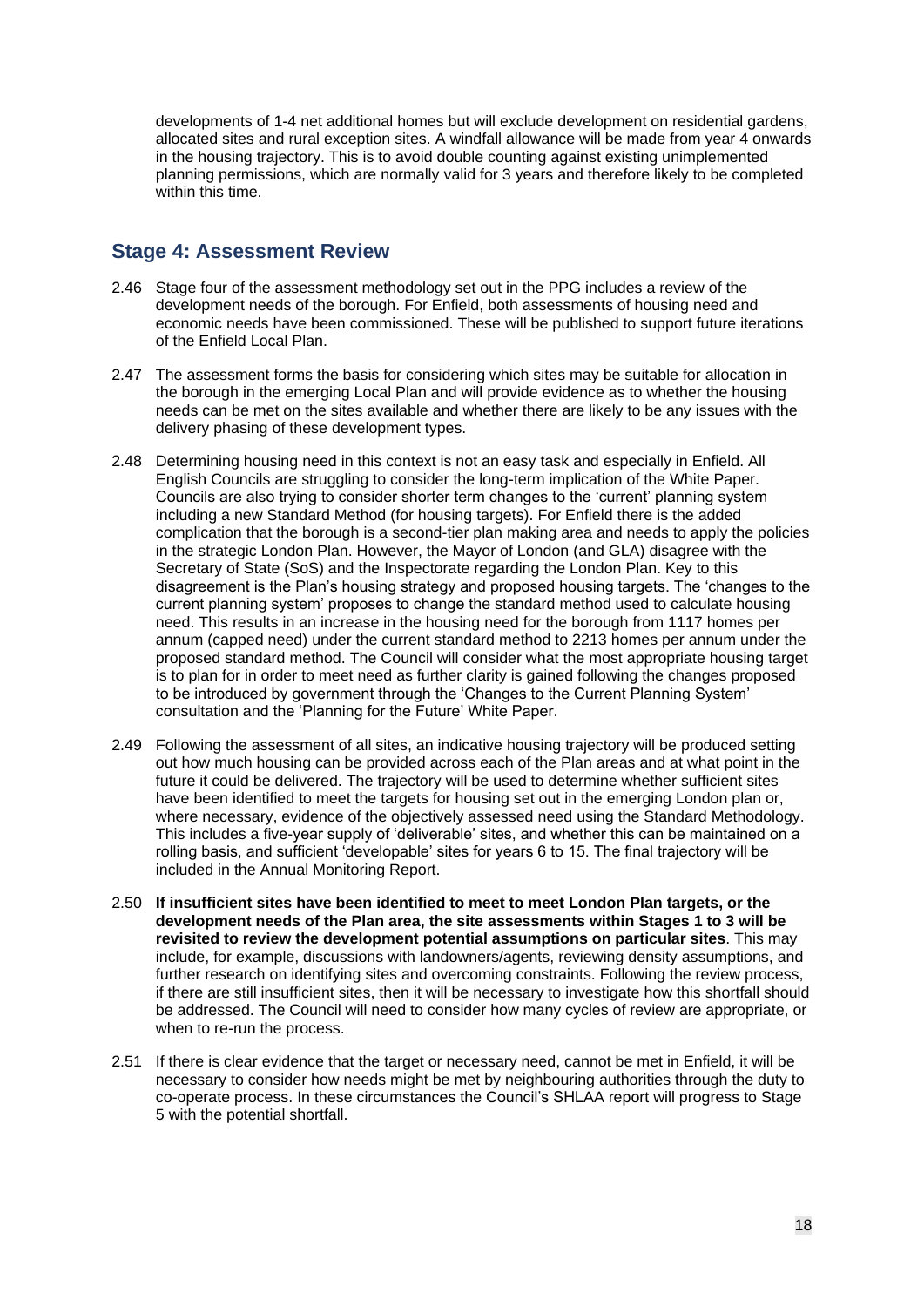#### <span id="page-18-0"></span>**Stage 5: Final Evidence Base**

- 2.52 Stage five of the land availability assessment methodology set out in the planning practice guidance is the production of the final evidence base report including outcome.
- 2.53 The council will publish its SHLAA report containing the core outputs defined in the PPG, namely:
	- A list of all sites or broad locations considered, cross-referenced to their locations on maps;
	- An assessment of each site or broad location, in terms of its suitability for development, availability and achievability (including whether the site/broad location is viable) to determine whether a site is realistically expected to be developed and when;
	- An assessment of the potential type and quantity of development that could be delivered on each site/broad location, including a reasonable estimate of build out rates, setting out how any barriers to delivery could be overcome and when;
	- A list of discounted sites with clearly evidenced and justified reasons;
	- An indicative trajectory of anticipated development and consideration of associated risks.

#### **Monitoring**

- 2.54 The assessment of sites should be kept up-to-date as part of the annual monitoring process. The SHLAA will be regularly reviewed and published on the Councils' website. It will be necessary to undertake a full review of sites when development plans are reviewed.
- 2.55 Updates to the SHLAA report will account for changes which have taken place during the reporting period. Changes may include:
	- Changes in the status of existing planning permissions, e.g. whether development has commenced or been completed;
	- The inclusion of new sites with planning permissions;
	- The inclusion of newly identified sites;
	- Changes in the suitability of a site, e.g. as a result of new information or changes in the extent of severity of constraints;
	- Changes in the availability of a site, e.g. as a result of changes in ownership or the landowner's intentions;
	- Changes in the achievability of a site.
- 2.56 The council will continue to accept new sites for consideration through the SHLAA process. However, any new sites received after 31 March each year will be taken into account in the next annual review.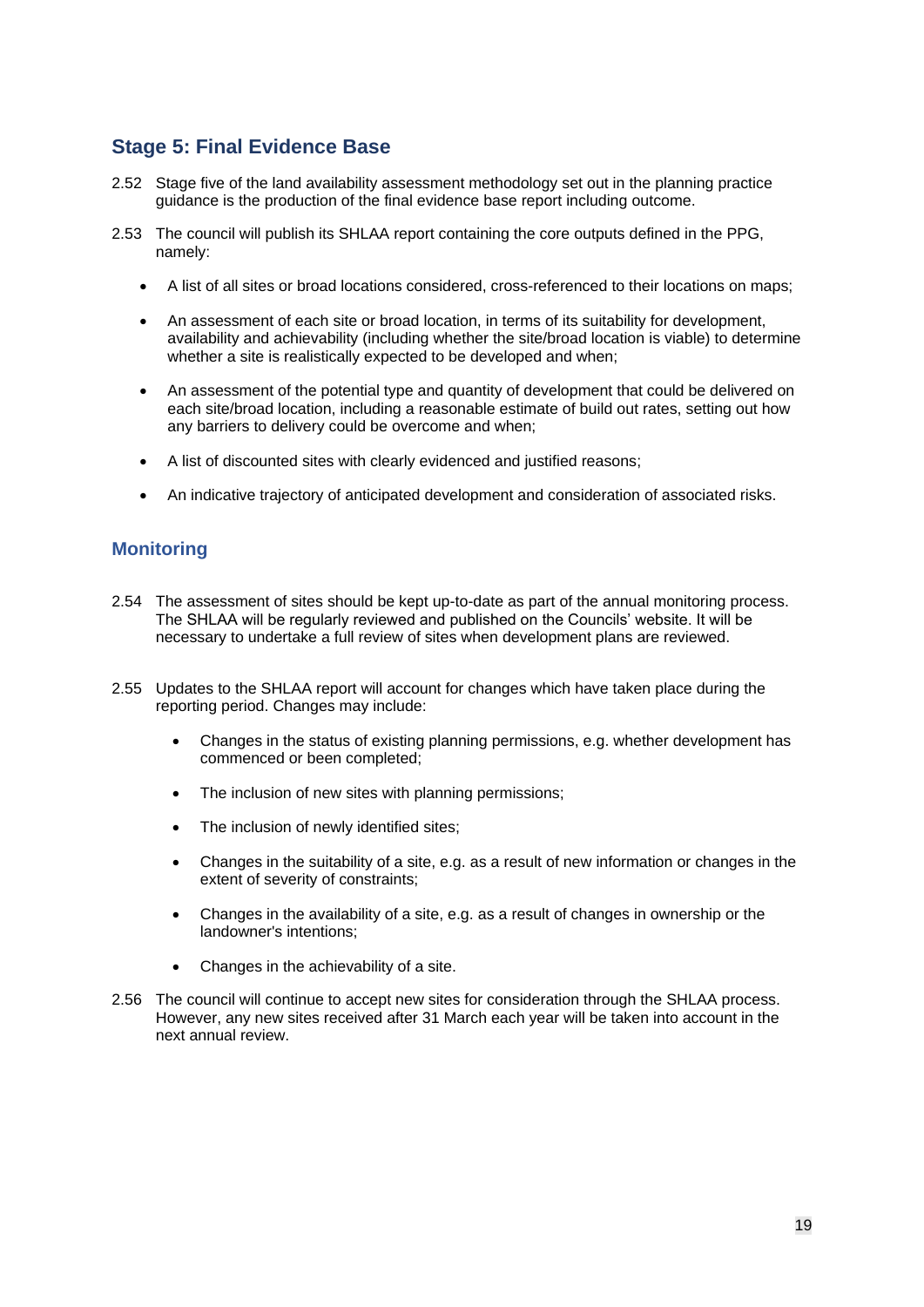## **Appendices**

13

#### **Appendix 1 – LB Enfield sources to be reviewed in relation to PPG guidance**

The NPPG sets out a list of sources to be reviewed<sup>13</sup>.

| PPG list of types of site                                                | PPG list of potential data<br>sources                                                                                                                                                                                             | <b>Enfield Strategic Housing Land</b><br><b>Availability Assessment - Sources</b><br>to be reviewed                                                                                                                                                                                                                                         |
|--------------------------------------------------------------------------|-----------------------------------------------------------------------------------------------------------------------------------------------------------------------------------------------------------------------------------|---------------------------------------------------------------------------------------------------------------------------------------------------------------------------------------------------------------------------------------------------------------------------------------------------------------------------------------------|
| Existing housing and<br>economic development<br>allocations and site     | Local and neighbourhood<br>plans<br>Planning applications records                                                                                                                                                                 | Sites identified through<br>Neighbourhood Plans in Enfield                                                                                                                                                                                                                                                                                  |
| development briefs not<br>yet with planning<br>permission                | <b>Development Briefs</b>                                                                                                                                                                                                         | <b>Existing Development Plan Allocations</b><br>not yet completed                                                                                                                                                                                                                                                                           |
|                                                                          |                                                                                                                                                                                                                                   | Sites with development briefs and/or<br>developer masterplan                                                                                                                                                                                                                                                                                |
|                                                                          |                                                                                                                                                                                                                                   | The most recent London Strategic<br>Housing Land Availability Assessment<br>(SHLAA) 2017                                                                                                                                                                                                                                                    |
|                                                                          |                                                                                                                                                                                                                                   | Sites currently at pre-application stage                                                                                                                                                                                                                                                                                                    |
| Planning Permissions for<br>housing and economic<br>development that are | Planning application records<br>Development starts and<br>completions records                                                                                                                                                     | Enfield Planning Applications (6 March<br>2015 to 6 March 2020)                                                                                                                                                                                                                                                                             |
| unimplemented or under<br>construction                                   |                                                                                                                                                                                                                                   | The GLA's London Development<br>Database                                                                                                                                                                                                                                                                                                    |
|                                                                          |                                                                                                                                                                                                                                   | <b>Enfield Annual Monitoring Reports</b>                                                                                                                                                                                                                                                                                                    |
|                                                                          |                                                                                                                                                                                                                                   | <b>Enfield Housing Trajectory</b>                                                                                                                                                                                                                                                                                                           |
| Planning applications that<br>have been refused or<br>withdrawn          | Planning application records                                                                                                                                                                                                      | Enfield Planning Applications (6 March<br>2015 to 6 March 2020)                                                                                                                                                                                                                                                                             |
| Land in the local<br>authority's ownership                               | Local authority records                                                                                                                                                                                                           | The LBE-submitted returns from<br>Enfield's 2019 - 2020 Call for Sites<br>and Call for Small Sites (including<br>additional consultation with LBE<br>Housing and Property regarding<br>Council estates with capacity for<br>intensification and other Council<br>owned land either surplus or likely to<br>become surplus over Plan period) |
| Surplus and likely to<br>become surplus public<br>sector land            | National register of public<br>sector land<br>Engagement with strategic<br>plans of other public sector<br>bodies such as county<br>councils, central government,<br>National Health Service,<br>police, fire services, utilities | Public sector land including that<br>owned by GLA and TfL, either surplus<br>or likely to become surplus over Plan<br>period, in addition to that identified<br>through the Call for Sites (identified<br>through direct communications with<br>'GLA family')                                                                               |

[https://assets.publishing.service.gov.uk/government/uploads/system/uploads/attachment\\_data/file/820367/190718\\_paragraph\\_](https://assets.publishing.service.gov.uk/government/uploads/system/uploads/attachment_data/file/820367/190718_paragraph_012_table_PUBLICATION_FINAL.pdf) [012\\_table\\_PUBLICATION\\_FINAL.pdf](https://assets.publishing.service.gov.uk/government/uploads/system/uploads/attachment_data/file/820367/190718_paragraph_012_table_PUBLICATION_FINAL.pdf)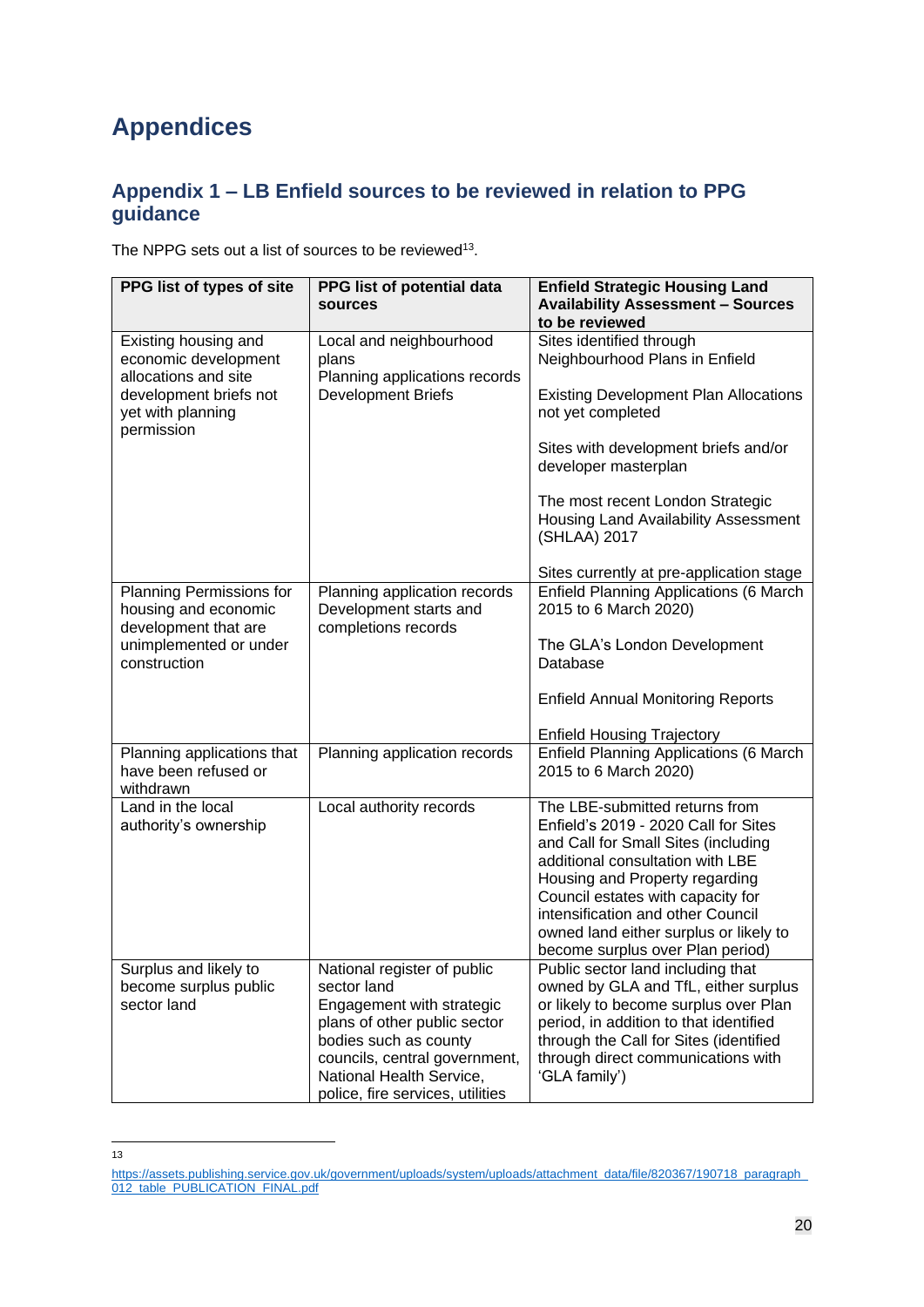|                                                                                                                                                                                                         | services, statutory<br>undertakers                                                                                                                                                                                                                                                                  |                                                                                                                                                                                                                                                                                                                       |
|---------------------------------------------------------------------------------------------------------------------------------------------------------------------------------------------------------|-----------------------------------------------------------------------------------------------------------------------------------------------------------------------------------------------------------------------------------------------------------------------------------------------------|-----------------------------------------------------------------------------------------------------------------------------------------------------------------------------------------------------------------------------------------------------------------------------------------------------------------------|
| Sites with permission in<br>principle, and identified                                                                                                                                                   | <b>Brownfield land registers</b><br>(parts 1 and 2)                                                                                                                                                                                                                                                 | <b>Enfield Brownfield Land Register</b>                                                                                                                                                                                                                                                                               |
| brownfield land                                                                                                                                                                                         | National Land Use Database<br>Valuation Office database<br>Active engagement with<br>sector [TR1]                                                                                                                                                                                                   | Enfield Planning Applications (6 March<br>2015 to 6 March 2020) which include<br>PiP                                                                                                                                                                                                                                  |
|                                                                                                                                                                                                         |                                                                                                                                                                                                                                                                                                     | Call for Sites Submission by Enfield<br>Road Watch and CPRE and their<br>"Space to Build Enfield" report                                                                                                                                                                                                              |
| Vacant and derelict land<br>and buildings (including<br>empty homes, redundant<br>and disused agricultural<br>buildings, potential<br>permitted development<br>changes, e.g. offices to<br>residential) | Local authority empty<br>property register<br><b>English Housing Survey</b><br><b>National Land Use Database</b><br>Commercial property<br>databases (eg estate agents<br>and property agents)<br>Valuation Office database<br>Active engagement with<br>sector<br><b>Brownfield land registers</b> | Sites from all categories can fall into<br>this category:                                                                                                                                                                                                                                                             |
|                                                                                                                                                                                                         |                                                                                                                                                                                                                                                                                                     | Enfield Planning Applications (1948 to<br>6 March 2020)                                                                                                                                                                                                                                                               |
|                                                                                                                                                                                                         |                                                                                                                                                                                                                                                                                                     | The returns from Enfield's 2019 - 2020<br>Call for Sites and Call for Small Sites<br>(including additional consultation with<br>relevant LBE stakeholders regarding<br>Council estates with capacity for<br>intensification and Council owned land<br>either surplus or likely to become<br>surplus over Plan period) |
|                                                                                                                                                                                                         |                                                                                                                                                                                                                                                                                                     | Public sector land, including that<br>owned by GLA and TfL, either surplus<br>or likely to become surplus over Plan<br>period, in addition to that identified<br>through the Call for Sites (identified<br>through direct consultation with 'GLA<br>family')                                                          |
|                                                                                                                                                                                                         |                                                                                                                                                                                                                                                                                                     | Sites currently at pre-application stage                                                                                                                                                                                                                                                                              |
|                                                                                                                                                                                                         |                                                                                                                                                                                                                                                                                                     | <b>Existing Development Plan Allocations</b><br>not yet completed                                                                                                                                                                                                                                                     |
|                                                                                                                                                                                                         |                                                                                                                                                                                                                                                                                                     | Sites with development briefs and/or<br>developer masterplans                                                                                                                                                                                                                                                         |
|                                                                                                                                                                                                         |                                                                                                                                                                                                                                                                                                     | The most recent London Strategic<br>Housing Land Availability Assessment<br>(SHLAA) 2017                                                                                                                                                                                                                              |
|                                                                                                                                                                                                         |                                                                                                                                                                                                                                                                                                     | Call for Sites Submission by Enfield<br>Road Watch and CPRE and their<br>"Space to Build Enfield" report                                                                                                                                                                                                              |
|                                                                                                                                                                                                         |                                                                                                                                                                                                                                                                                                     | The GLA's London Development<br>Database                                                                                                                                                                                                                                                                              |
|                                                                                                                                                                                                         |                                                                                                                                                                                                                                                                                                     | <b>Enfield Annual Monitoring Reports</b>                                                                                                                                                                                                                                                                              |
|                                                                                                                                                                                                         |                                                                                                                                                                                                                                                                                                     | <b>Enfield Housing Trajectory</b>                                                                                                                                                                                                                                                                                     |
|                                                                                                                                                                                                         |                                                                                                                                                                                                                                                                                                     | <b>Enfield Brownfield Land Register</b>                                                                                                                                                                                                                                                                               |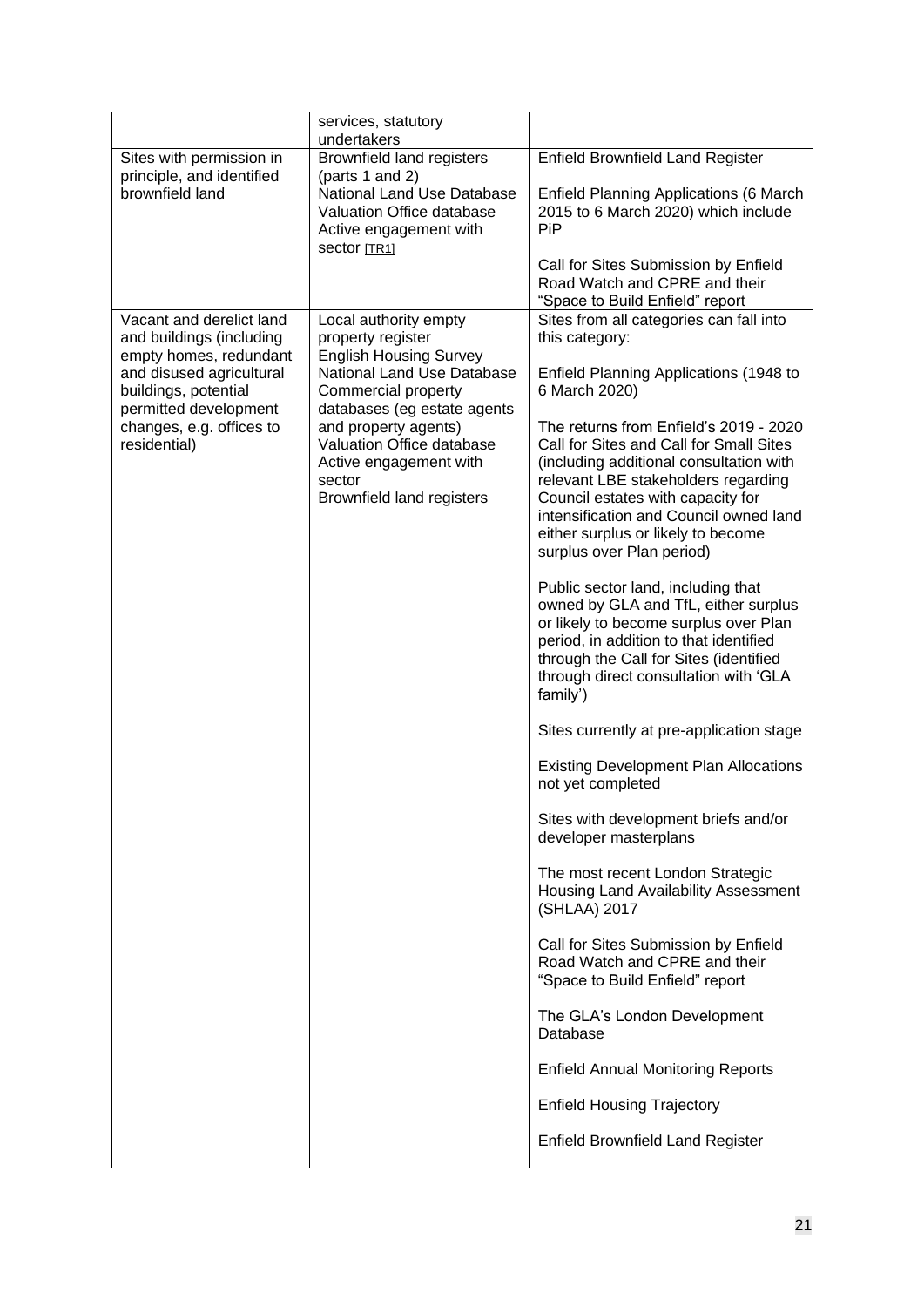|                                                                                                                                                       |                                                                                                                         | Sites identified through<br>Neighbourhood Plans in Enfield                                                                                                                                                                                                                                                                                                                                                                                                                                                                        |
|-------------------------------------------------------------------------------------------------------------------------------------------------------|-------------------------------------------------------------------------------------------------------------------------|-----------------------------------------------------------------------------------------------------------------------------------------------------------------------------------------------------------------------------------------------------------------------------------------------------------------------------------------------------------------------------------------------------------------------------------------------------------------------------------------------------------------------------------|
| Additional opportunities<br>for un-established uses<br>(e.g. making productive<br>use of under-utilised<br>facilities such as garage<br>blocks) [CE2] | Ordnance Survey maps<br>Aerial photography [TR3]<br>Planning applications<br>Site surveys                               | Sites from all categories can fall into<br>this category (see above)                                                                                                                                                                                                                                                                                                                                                                                                                                                              |
| <b>Business requirements</b><br>and aspirations                                                                                                       | Enquiries received by local<br>planning authority<br>Active engagement with<br>sector                                   | N/A as this study considers only land<br>for housing; the PPG includes<br>methodology for housing and<br>economic land assessment together                                                                                                                                                                                                                                                                                                                                                                                        |
| Sites in rural locations                                                                                                                              | Local and neighbourhood<br>plans<br>Planning applications<br>Ordnance Survey maps<br>Aerial photography<br>Site surveys | Sites identified through<br>Neighbourhood Plans in Enfield<br>The returns from Enfield's 2019 - 2020<br>Call for Sites and Call for Small Sites<br>(including additional consultation with<br>LBE Housing and Property regarding<br>Council estates with capacity for<br>intensification and Council owned land<br>either surplus or likely to become<br>surplus over Plan period)<br>Planning applications 2015-2020<br>Call for Sites Submission by Enfield<br>Road Watch and CPRE and their<br>"Space to Build Enfield" report |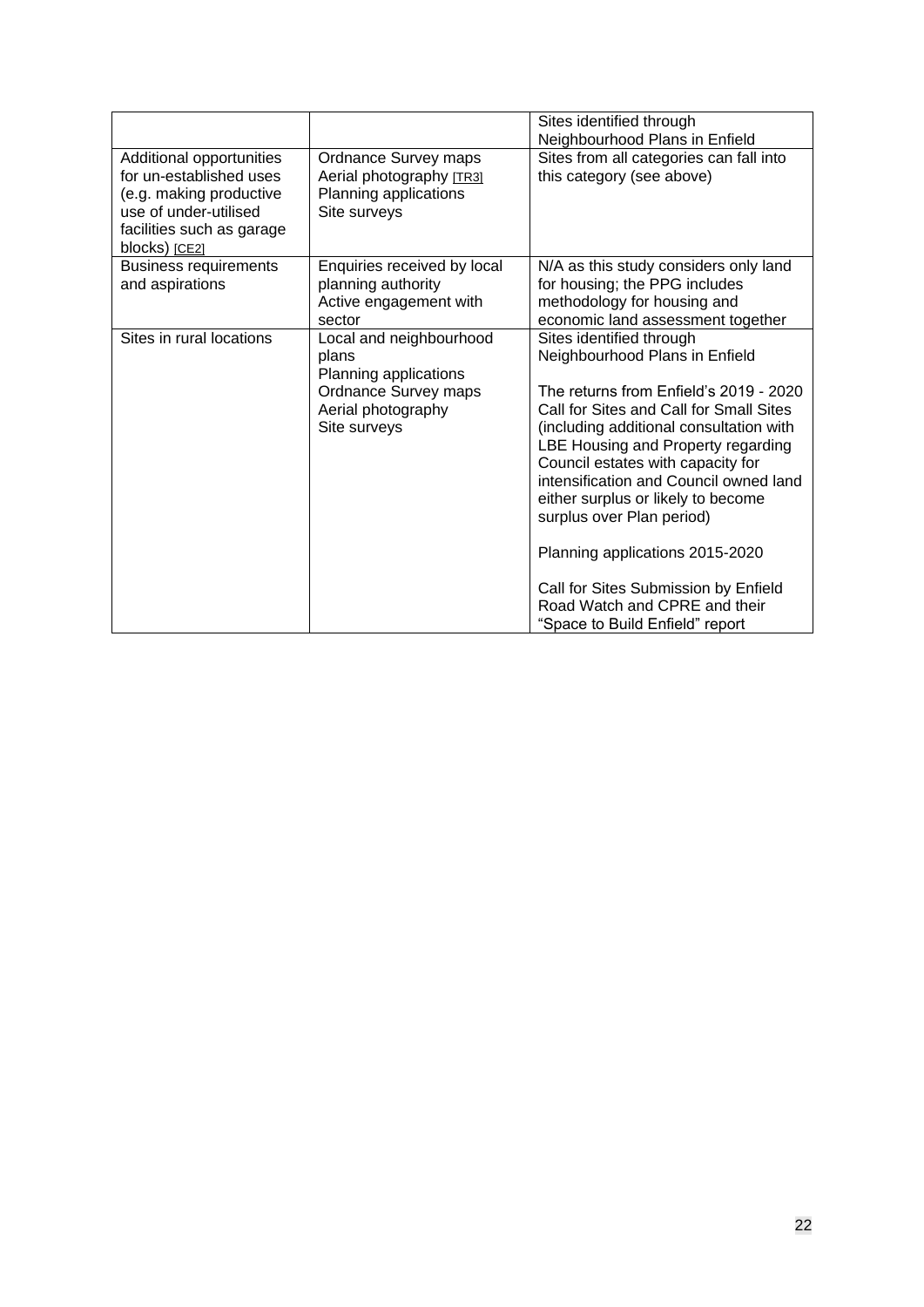## **Appendix 2: Glossary**

| <b>Achievability</b>                      | A site which is regarded achievable for development where there is a<br>practical view that housing can be developed on the site at a certain point<br>in time. This is fundamentally a judgement about the economic viability of<br>the site, and the capacity of the developer to complete and sell the housing<br>over a certain period.                                                                                                                                                                                                                                                                                  |
|-------------------------------------------|------------------------------------------------------------------------------------------------------------------------------------------------------------------------------------------------------------------------------------------------------------------------------------------------------------------------------------------------------------------------------------------------------------------------------------------------------------------------------------------------------------------------------------------------------------------------------------------------------------------------------|
| <b>Allocation</b>                         | The council's development plan identifies area of land for development.<br>The allocation will also indicate the Council's preferred use for the land.                                                                                                                                                                                                                                                                                                                                                                                                                                                                       |
| <b>Annual Monitoring Report</b><br>(AMR)  | A monitoring report submitted to the Government which reviews progress<br>and the extent to which policies in Local Plan are being successfully<br>implemented.                                                                                                                                                                                                                                                                                                                                                                                                                                                              |
| <b>Availability</b>                       | A site which is seen as available for development, when, on the best<br>information available, there is confidence that there are no legal or<br>ownership problems, such as multiple ownerships, ransom strips,<br>tenancies or operational requirements of landowners. This means that it is<br>controlled by a housing developer who has expressed an intention to<br>develop, or the landowner has expressed an intention to sell.                                                                                                                                                                                       |
| <b>Brownfield</b>                         | A land which is or was occupied by a permanent structure, including<br>curtilage of the developed land and any associated fixed surface<br>infrastructure.                                                                                                                                                                                                                                                                                                                                                                                                                                                                   |
| <b>Call for Sites</b>                     | Exercise undertaken by the Council inviting interested parties to submit<br>sites for consideration in the Strategic Housing Land Availability<br>Assessment and the Local Development Framework.                                                                                                                                                                                                                                                                                                                                                                                                                            |
| <b>Community</b>                          | A 'Community' includes all individuals, groups and organisations that live,<br>work and operate within specific geographic areas.                                                                                                                                                                                                                                                                                                                                                                                                                                                                                            |
| <b>Community Infrastructure</b><br>Levy   | A levy allowing local authorities to raise funds from owners or developers<br>of land undertaking new building projects in their area.                                                                                                                                                                                                                                                                                                                                                                                                                                                                                       |
| <b>Conservation Area</b>                  | Areas of special architectural or historic interest, the character, appearance<br>or setting of which it is desirable to preserve or enhance.                                                                                                                                                                                                                                                                                                                                                                                                                                                                                |
| <b>Deliverability</b>                     | A site is considered to be deliverable if it is available now, offers a suitable<br>location for housing development now and there is a reasonable prospect<br>that housing will be delivered on the site within 5 years from the date of<br>adoption of the plan.                                                                                                                                                                                                                                                                                                                                                           |
| <b>Density</b>                            | A measure illustrating the potential number of dwellings that can be<br>accommodated within a defined area. (Usually measured as the number of<br>dwellings per hectare). See also Gross Density and Net Density.                                                                                                                                                                                                                                                                                                                                                                                                            |
| Developable                               | A site should be in a suitable location for housing development, and there<br>should be a reasonable prospect that it will be available for and could be<br>viably developed at a specific point in time.                                                                                                                                                                                                                                                                                                                                                                                                                    |
| <b>Development Plan</b>                   | A document setting out the local planning authority's policies and<br>proposals for the development and use of land and buildings in the<br>authority's area. This includes adopted Local Plans, neighbourhood plans<br>and the London Plan, and is defined in section 38 of the Planning and<br>Compulsory Purchase Act 2004.                                                                                                                                                                                                                                                                                               |
| <b>Green Belt</b><br><b>Gross Density</b> | Green Belt is a designation that restricts certain types of development. Its<br>aims and purposes are set out in the NPPF under protecting Green Belt<br>Land. It is an area of open land defined on the Proposals Map, where strict<br>controls on development are applied in order to check the unrestricted<br>sprawl of large built up areas, safeguard the countryside from<br>encroachment, prevent neighbouring towns from merging with one<br>another, preserve the special character of historic towns and assist in<br>urban regeneration.<br>Applying the total area of a site to the Density measurement, before |
|                                           | discounting any land for uses not directly associated with housing.                                                                                                                                                                                                                                                                                                                                                                                                                                                                                                                                                          |